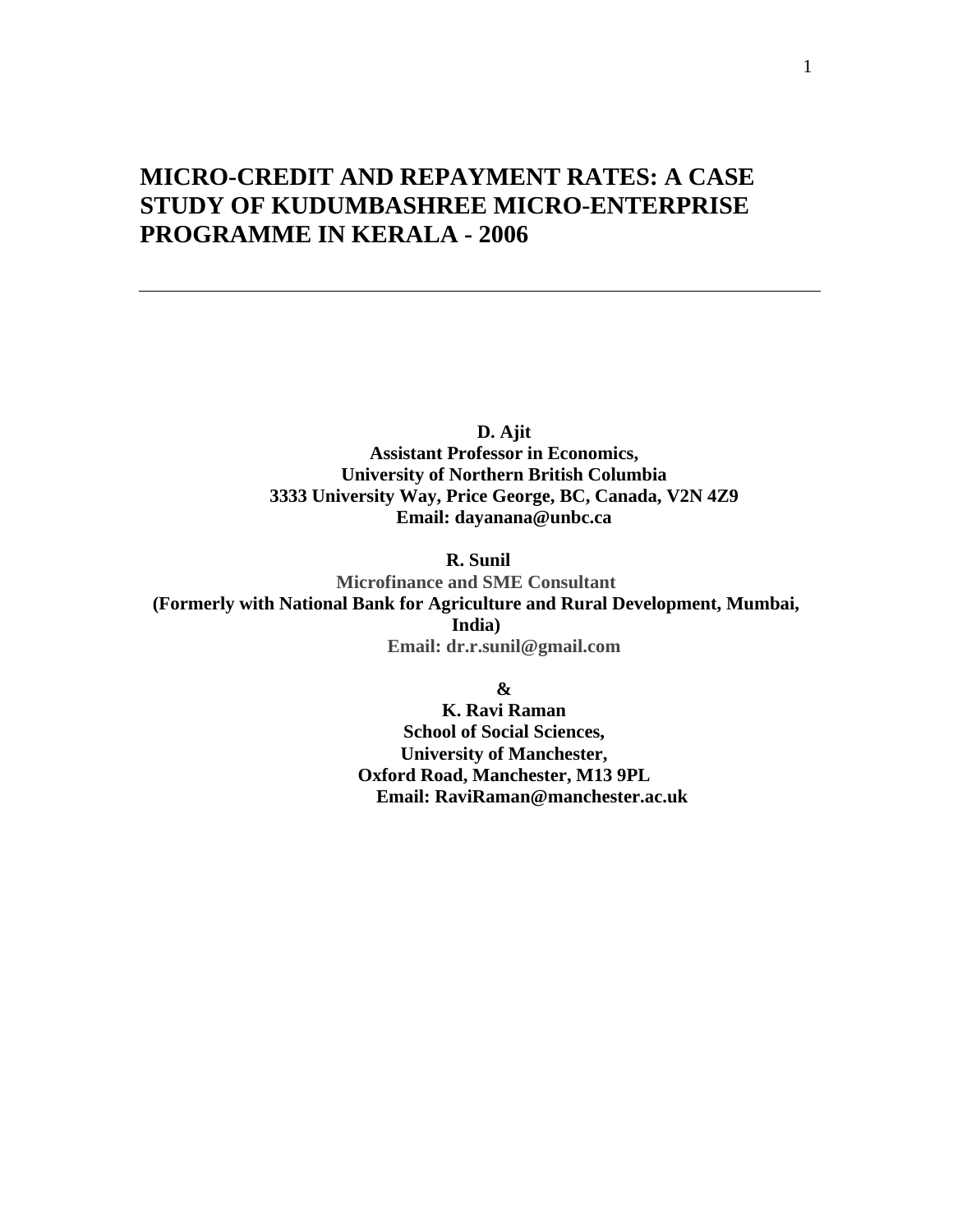#### **ABSTRACT**

The attempts in India to promote microfinance since early 1990s in India was in the background of growing evidence of indebtedness among farmers and and credit starvation to the poor. With the withdrawal of state activism in credit markets in India since 1992, an increasing role was envisaged for private sector in credit dispensation to the poor in the form of microfinance under the umbrella of Bank-Self Help Group programme. Although its outreach has increased substantially, the predominant commercial model of microfinance has recently encountered hostility of poor borrowers because of their high lending rates and loan shark type behaviour.

An alternative to the commercial model of microfinance is the Kudumbashree program initiated in 1998 by the Government of Kerala, in India. Based on a primary survey of households under the Kudumbashree in four villages in Kerala in 2006, the study examines the dynamics of high repayment rates.

The study found that repayment rates are relatively lower in non-agricultural activities because of the marketing problems (resulting from the creation of nontradables), while it is relatively successful in the agricultural sector. High repayment rates are found to be propelled by dynamic incentives like prospect of loan renewal. Finally, the study found that borrowers did considerable double-dipping (borrowing from other microfinance programs) and borrowed from non-institutional sources raising their indebtedness. The study found that micro-credit programmes are not a universal success in improving the livelihood of the poor especially in non-agricultural sectors. The study argues for an analytical framework which examines the interaction of labour, credit and product market to understand the livelihood of the poor.

*Keywords: Microfinance; Group lending; Repayment rate. JEL Classification: O16; O17; G21.*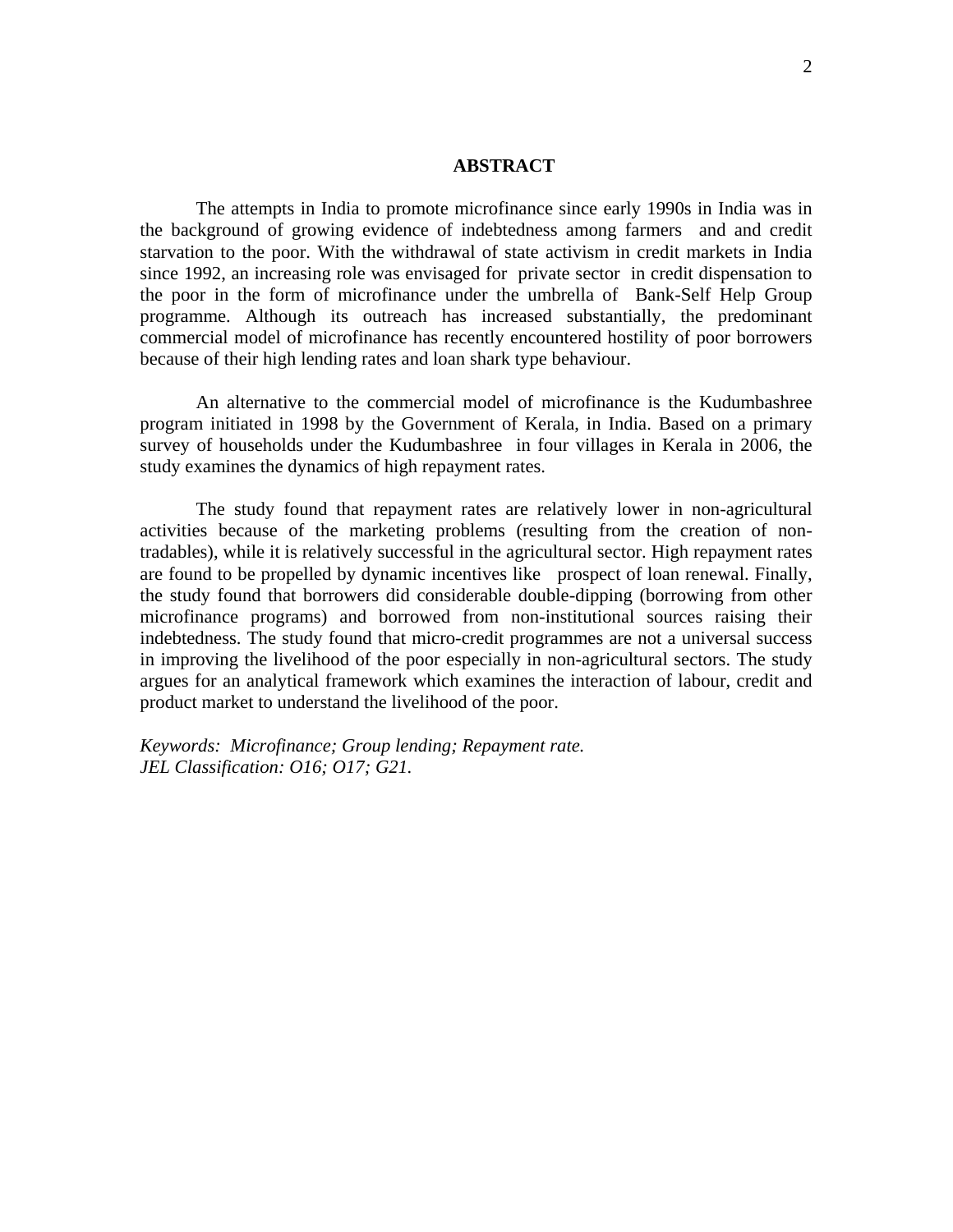World-wide micro-credit programmes have evolved into microfinance programmes which include insurance and other services. The impact of micro-credit has been viewed from different perspectives. Traditionally, it has been studied from the point of view of the lender, focusing on factors determining the high repayment rates (Khandker, Khalily and Khan, 1995, Khalily et al., 2002). In Bangladesh, where the Grameen Bank was initially studied, most of the studies have evaluated the impact at the household level (Khandker, 1988; Zohir et al., 2001; Pitt and Khandker, 1998; Mustafa et al., 1996; Husain, 1998). It is now well known that micro-credit institutions worldwide have generated high repayment rates making lending to the poor profitable and a sustainable proposition for the lenders (Cull, Demigüc-Kunt and Murdoch, 2006). At the theoretical level, the explanations for high repayment rates have been peer monitoring, joint liability, the possibility of repeat lending (contingent renewal) etc ( Murdoch ,1999; Ghatak and Guinnane ,1999; and Armendariz de Aghion and Murdoch, 2005).

In India, increasing credit access to the poor through financial inclusion is a crucial component of the Indian economic planning and fight against poverty. The nationalization of major banks in 1969 and mandated directed credit programme to the priority sector since the early 1970s was part of the push for financial deepening and inclusion. But the economic reforms since 1992 with emphasis on deregulation and efficiency had a profound impact on the financial landscape especially the access of credit to the poor. Studies have shown that access of rural households to institutional sources of finance has declined since 1992 and the share of debt of rural households especially from non-institutional sources has increased (Shetty, 2005; Swaminathan, 2007). In India, the promotion of the microfinance delivery through Bank-Self Help Group (SHG) model by the Reserve Bank of India and National Bank for Agriculture and Rural Development (NABARD) since 1992 is to replace the state activism of the 1970s and 1980s by private sector (microfinance) entities to promote financial inclusion. After a series of farmers' suicides in the country which are linked to rising indebtedness, all banks are being urged to adopt 'financial inclusion' as an operational policy<sup>[1](#page-2-0)</sup>.

<span id="page-2-0"></span> 1 For an overview of the Indian literature, see Ghate (2007), Basu and Srivastava (2005), Nair, T.S (2001).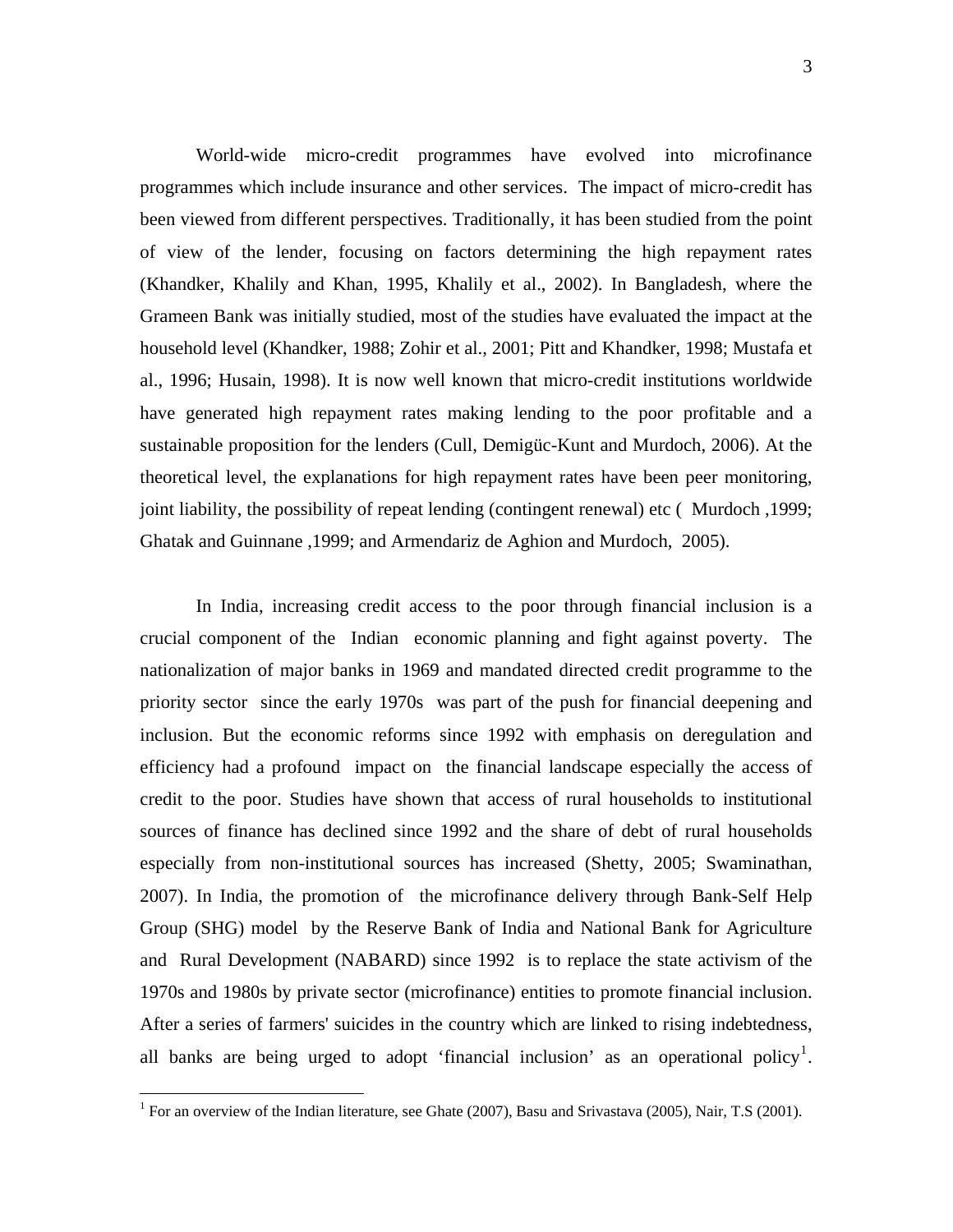Although the outreach of microfinance in India has increased from a modest 33 thousand SHGs 1992 to 2.9 million SHGs by 2007, the biggest driver of this expansion – the commercial model (based on profits) received some setbacks in March 2006 with borrowers in the state of Andhra Pradesh (with the highest microfinance density in India) showing considerable hostility to these entities on the ground that they behave like loan sharks (Ghate, 2007 and Shylendra, 2006). It is in this background there is a search for alternative delivery models of microfinance. The Kudumbashree program in the state of Kerala, represent an alternative delivery to the commercial model of delivery and embraces a number of elements: micro-enterprises, insurance, education, old-age assistance, etc. Like microfinance programs worldwide, Kudumbashree is hailed as a success because of its high (94.5) repayment rates (Government of Kerala, 2005b).

In the literature on economic impact, there is increasing evidence that microfinance programmes has low-income impact but generate high repayment rate (Copestake, Bhalotra and Johnson, 2001; MkNelly and Dunford, 1998, 1999; Mosley, 2001; Sebstad and Chen, 1996; Todd, 2000). Further, recent research have provided evidences of microfinance leading to more debts and borrowers getting locked into a process of loan recycling (Todd, 1996; Murdoch, 1998, Rahman, 1999; Huq, 2001). In India, the expansion of microfinance on a large scale since 1992 has been accompanied by increasing evidence of indebtedness of farmers, which is a paradox. A study of the dynamics of repayment rates of micro-credit enterprises could provide insights into this paradox. Although there are some attempts to study the Kudumbashree programme (Anand, 2002, John & Chathukulam, 2002; Kadiyala, 2004; Pat, 2005, Devika and Thampi, 2007 ), they have not examined the dynamics of the high repayment rate of micro-credit programmes. The main aim of the present study is to contribute to this literature by examining the dynamics of the repayment rate of the Kudumbashree microcredit program using a primary survey of borrowers in four villages (panchayats) in Kerala. Based on the empirical results, the study recommends an integrated analytical framework which incorporates linkages and dynamics of labour, credit and product markets to evaluate micro-credit programmes.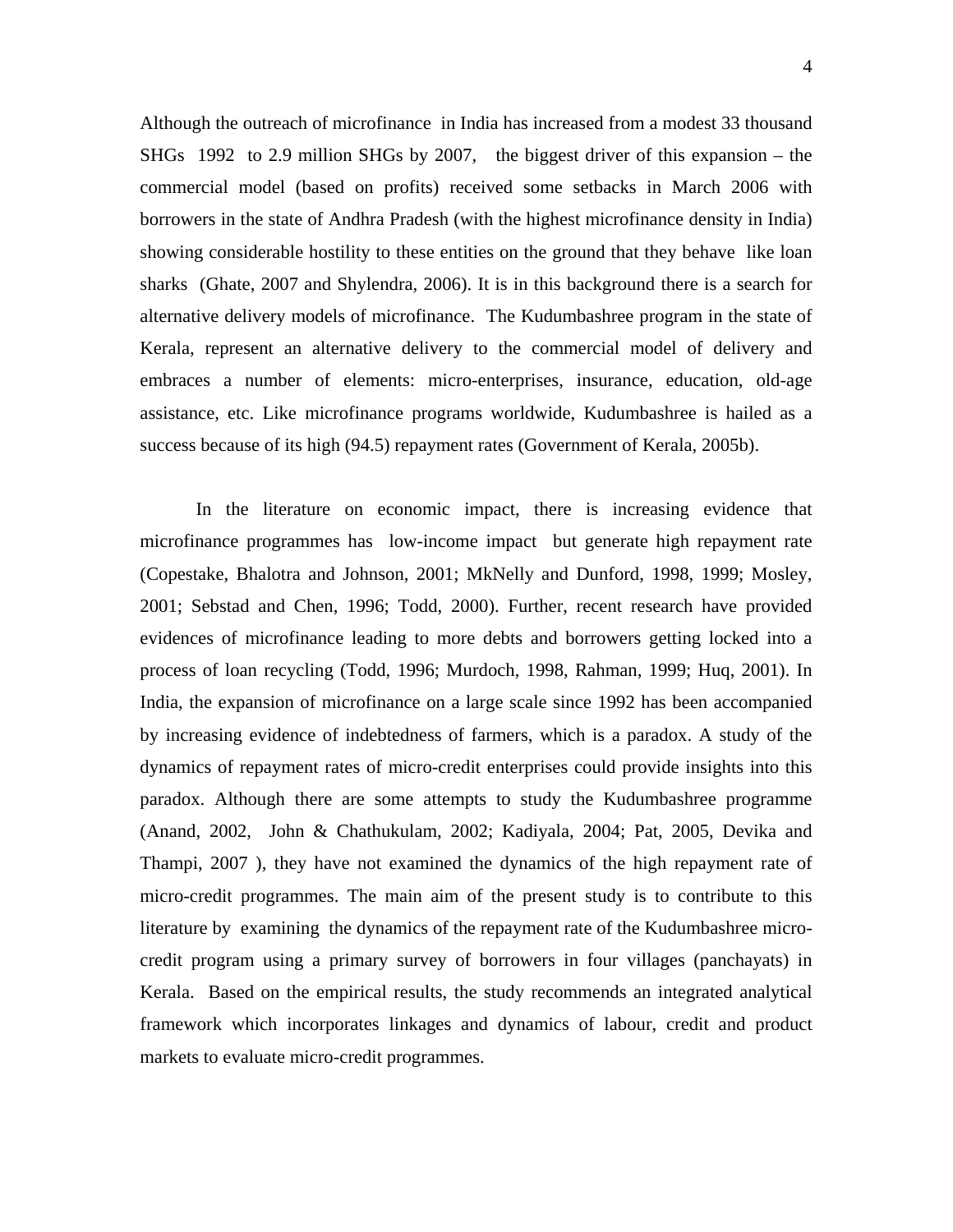The present study contributes to the literature in many ways. First, Kerala is ahead of almost all Indian states in social indicators at low levels of economic growth<sup>[2](#page-4-0)</sup>. But recently several factors have contributed to fueling much political and social tension in the state: large scale unemployment, mainly among the educated; deterioration in agriculture, especially the large drop in the total area under cultivation (including recently, the plantation sector); unfavorable credit scenario (low credit-deposit ratio); and the underdevelopment of the industry sector. As a result close to 2,000 farmers committed suicide in the state (Government of Kerala, 2006, Vaidyanathan, 2006; Jeromi, 2007). These factors have also put poverty into the focus of public policy debates and Kudumbashree could represent an alternative model of economic advancement. Secondly, it is increasingly recognized that women share a grater burden of poverty within the household. Kudumbashree being a women-centered micro-credit program, it is interesting to examine how such a program contributes to the removal of gender inequalities and empowerment of women. Lastly, Kerala being a state with relatively low credit-deposit ratio and the poor depending on non-institutional sources of finance, the impact of microfinance borrowing on the indebtedness of borrowers, especially the issue of loan recycling and the vulnerability of the poor, is an interesting area of investigation.

The study is organized as follows: Section II briefly reviews the theoretical literature on the subject. Section III examines briefly the evolution of microfinance program in India. Section IV examines the Kudumbashree program in Kerala. Section V empirically examine the dynamics of repayment rates of the micro-enterprise program of Kudumbashree based on the survey of households of four panchayats in Kerala: and Section VI summarises the conclusions from the study.

1

<span id="page-4-0"></span><sup>&</sup>lt;sup>2</sup> Kerala had a relatively lower poverty ratio (9 percent) as compared with the other states, the national average ratio being of 26 percent in 2003 (Government of Kerala, 2005b). This was achieved without commensurate economic development and this experience referred to in the literature as the 'Kerala model of economic development' illustrates the role of public action in providing social goods and services even at low levels of economic growth. The sustainability of this model has been questioned by a number of researchers (See Kannan, 1990; George, 1993; Tharamangalam, 1998).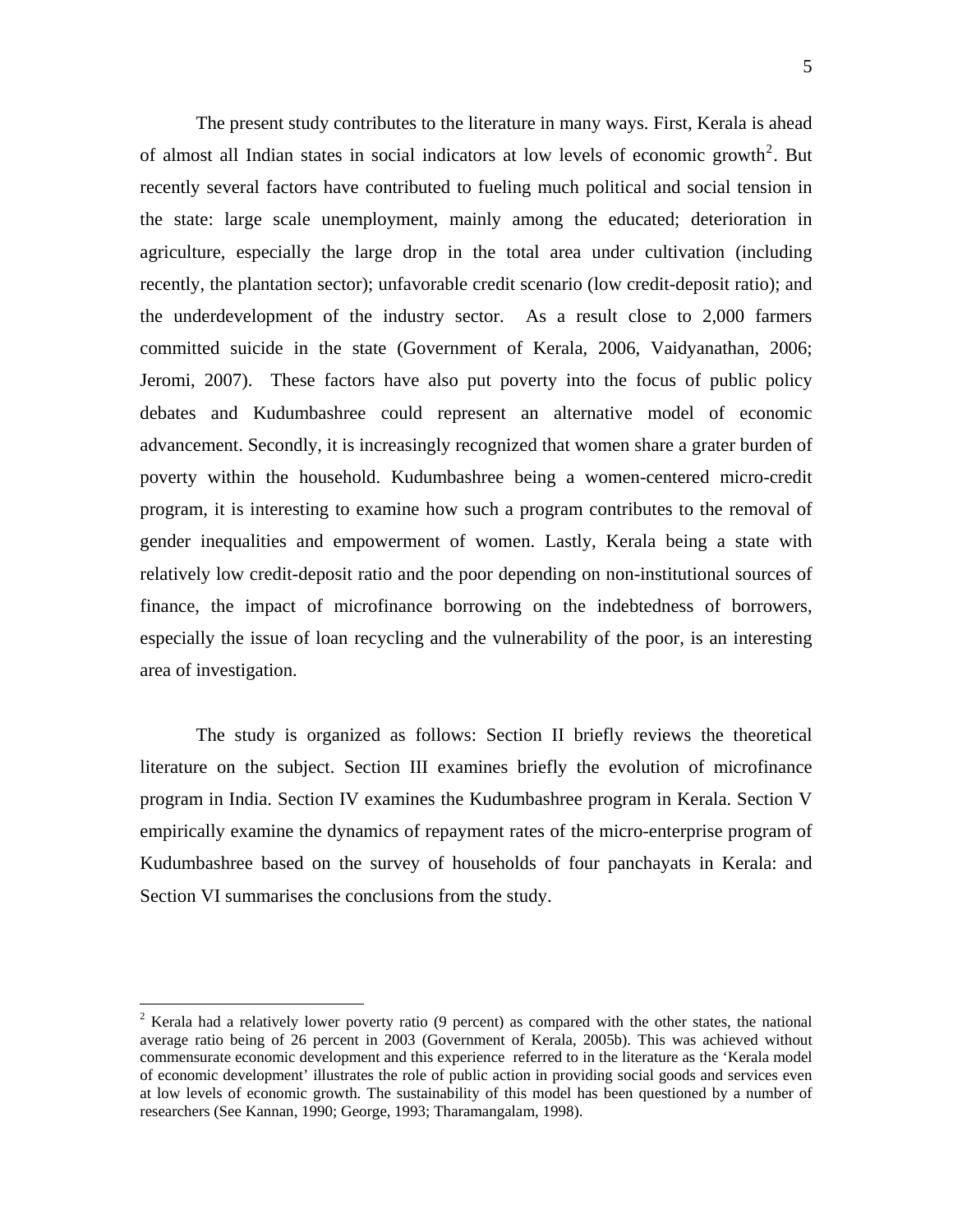# **Section 1I: Review of Literature – A Brief Review**

1

In the theoretical literature, the asymmetric information framework provides the standard explanation of why poor are excluded from credit market: poor lack collateral and other visible assets and therefore are difficult to monitor which cause them to be more credit rationed or credit denied. Recent theoretical works have provided explanation of how such information asymmetries could be avoided in credit markets<sup>[3](#page-5-0)</sup>. One such explanation is the micro-lending based on 'group lending'. We review below some of the theoretical explanations for the success of group lending.

Stiglitz (1990), Varian (1990), and Becker (1991) provide explanations based on '*peer monitoring'*. Using results from contract theory, they argue that since loans are given to a 'group' rather than to an 'individual' (as in the traditional lending arrangement), group members have an incentive to monitor their peers. Since group members have better information compared to lenders, peer monitoring would be relatively cheaper compared to bank monitoring, leading to greater monitoring and greater rates of repayment.

Banerjee, Besley and Guinnane (1994), Besley and Coate (1995), Conning (1996), Madajewicz (1998), Stiglitz (1990), Armendariz de Aghion (1999) and Ghatak and Guinnane (1999) also argue that compared to other explanations, arguments based on peer monitoring are more successful in explaining the success of group lending schemes. They illustrate how imposing joint liability on borrowers can alleviate adverse and more hazard problems. However, the variables they emphasize in order to demonstrate peer monitoring are slightly different.

Ghatak (1999, 2000) and Tassel (1999) argue that group lending could lead to homogenous group formation. They affirm that joint liability and self-selection in credit could lead to positive assertive matching so that borrowers of the same type club together. Safe borrowers will form credit cooperatives and risky borrowers will be left aside.

<span id="page-5-0"></span> $3$  For a complete review of literature, see the following efforts which are devoted to this subject: Murdoch (1999), Ghatak and Guinnane (1999) and Armendariz de Aghion and Murdoch (2005).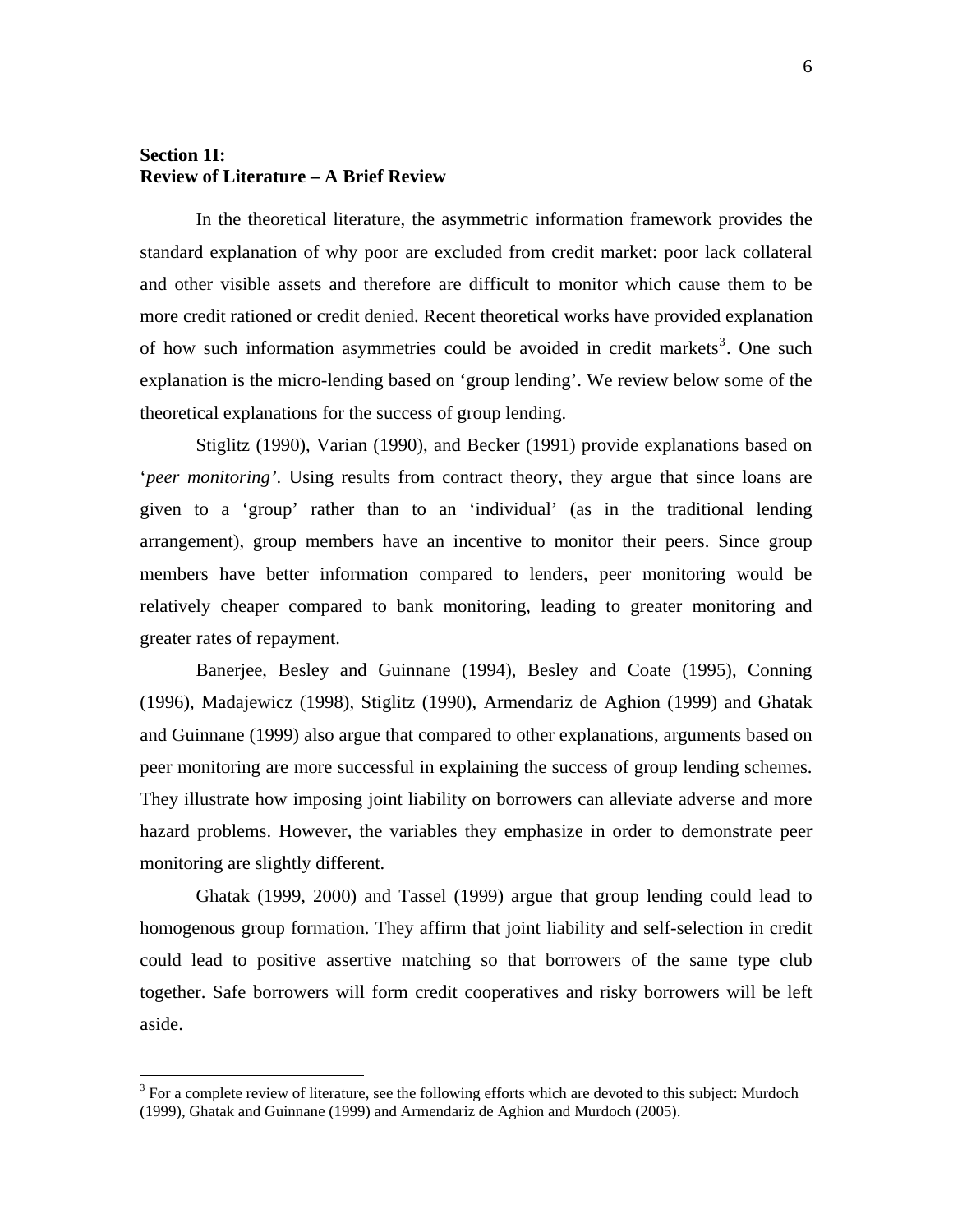Besley and Coate (1995) analyze a strategic repayment game with joint liability and demonstrate that successful group members may have an incentive to repay the loans of the less successful ones. They also highlight the effects of social collateral in enforcing prompt repayment.

Another explanation for the success of group lending is the '*contingent renewal explanation'*. Contingent renewal of loans is one kind of positive incentive to repay. It refers to the feature that in case of default by a group, no member of this group will receive future loans. In case of prompt repayment, there is repeat lending. As a result, the probability of moral hazard is reduced. This is achieved by introducing joint-liability contracts which transfers the risk from the lender to the borrower. Studies by Besley and Coate (1995), Khandker, Khalily and Khan (1995), Ray (1999) and Rai and Sjöström (2004) emphasize the 'domino effect' of the group being excluded from future loans (in the case of a member defaulting on loan) as a potential incentive mechanism to enforce repayment of the group. The contingent renewal implies that the selection of borrowers is credit history dependent.

In recent times, attempts have been made to answer the question whether group lending is a complete financial tool or whether there are possible alternatives or improvements to develop. Some of the new innovative ideas include smaller but more frequent repayment installments and replacing the joint-liability clause with requirement of public repayment<sup>[4](#page-6-0)</sup>.

The new microfinance literature highlights the gender by emphasizing the role of women in the microfinance revolution. Traditionally women have less access to credit. However, they are more likely to repay their debts than men. Women are more concerned with household improvement, children's education and their health than are the male family members. Some of the new lending schemes like higher loan amounts over time and easy installments are important tools to attract female borrowers.

<u>.</u>

<span id="page-6-0"></span> $4$  For a review of recent ideas, see Armendariz de Aghion and Murdoch (2005), chapter 5.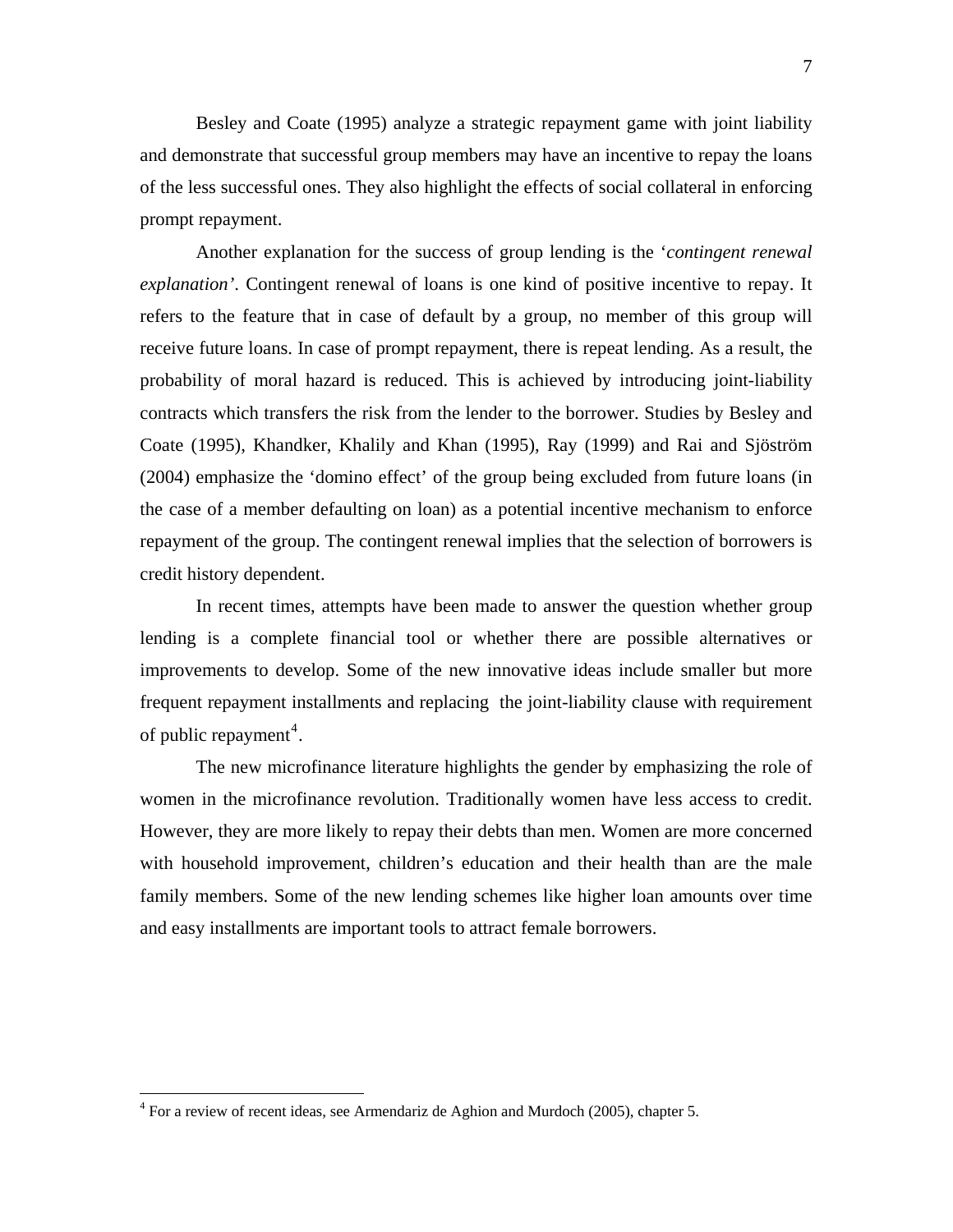# **Section III Progress of Microfinance Program in India.**

#### *India Financial Development: A Brief history.*

The organized financial system in India consists of commercial and co-operative banks, capital market institutions, non-banks and a number of indigenous banking and financial institutions. The organized sector consists of commercial banks and cooperative banks which are organized on the 'unit' banking principle are mainly rural based. Besides, government-owned post offices mobilize deposits but they do not undertake any lending activity. The unorganized sector consists of indigenous bankers, moneylenders, chit funds. At the financial services side, institutions like Unit Trust of India (UTI), Life Insurance Corporation of India (LIC), General Insurance Corporation (GIC) were also created under public ownership.

|                               |            |        |            |       | (Amount in Rs. Crore) |        |
|-------------------------------|------------|--------|------------|-------|-----------------------|--------|
| Sectors                       | March 1968 |        | March 1991 |       | March 2005            |        |
|                               | Amount     | $In\%$ | Amount     | In%   | Amount                | $In\%$ |
| 1. Gross Bank Credit          | 3,064      |        | 1,24,202   |       | 11,52,468             |        |
| 2. Food Procurement Credit    | 109        |        | 4,216      |       | 40,039                |        |
| 3. Non-Food Gross Bank        | 2,955      | 100.0  | 1,19,986   | 100.0 | 11, 12, 429           | 100.0  |
| Credit                        |            |        |            |       |                       |        |
| Of which to                   |            |        |            |       |                       |        |
| 3.1. Priority Sectors         | 325        | 11.0   | 39,123     | 32.6  | 2,50,887              | 22.6   |
| 3.2 Industry (Medium          | 1,857      | 62.8   | 51,356     | 42.8  | 3,93,600              | 35.4   |
| and Large)                    |            |        |            |       |                       |        |
| 3.3. Wholesale Trade          | 432        | 14.7   | 11,493     | 9.6   | 73,518                | 6.6    |
| 3.4. Others                   | 341        | 11.5   | 18,014     | 15.0  | 39,44,24              | 35.5   |
|                               |            |        |            |       |                       |        |
| Memorandum Item               |            |        |            |       |                       |        |
| (A) Industrial Credit (Small, | 2,068      |        | 59,093     |       | 4,46,825              |        |
| Medium and Large)             |            |        |            |       |                       |        |
|                               |            |        |            |       |                       |        |
|                               |            |        |            |       |                       |        |
| (B) Priority Sector as a      | 14.0       |        | 38.0       |       |                       | 37.0   |
| Proportion of Net Bank        |            |        |            |       |                       |        |
| Credit                        |            |        |            |       |                       |        |

**Table 1: Purpose-Wise Distribution of Bank Credit by Scheduled Commercial Banks: 1968-2005** 

Source: Reserve Bank of India, Banking Statistics (Various Issues).

Scheduled commercial banks constitute about 97 per cent of the total deposits of the banking system in March 1951. At the time of independence, nearly 93 per cent of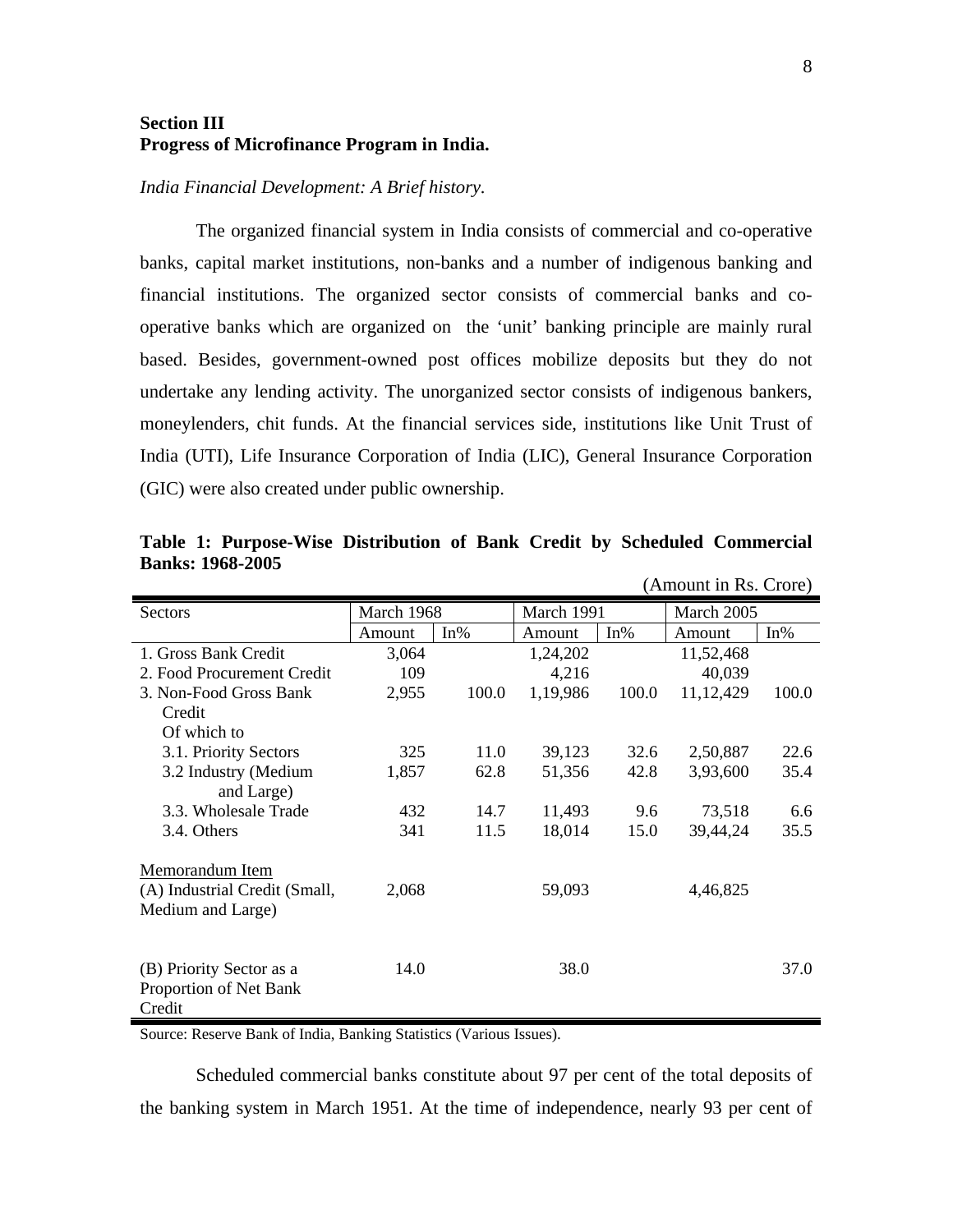9

debt of rural household's (which constitute of two-third of the population in India) was provided by the informal sector including money lenders. During the post-independence period, banks were primarily located in metropolitan and urban areas and catered to the needs of industrial sector. For example, agricultural sector which contributed nearly 56 per cent of national income received only 2 per cent of bank credit in 1951. Such asymmetries and increasing political climate for interventionist policies resulting in nationalization of major banks in 1969.

During the post-1969 period, the banking system experienced a phenomenal expansion of branches in semi-urban and rural areas of the country. The post-bank nationalization saw the emergence of 'social banking' and was essentially 'supply oriented' ( Shetty, 1978). Through the branch licensing regulation, the Reserve Bank of India (RBI) put pressure on banks through branch licensing policy to open bank branches in semi-urban and rural areas<sup>[5](#page-8-0)</sup>. Thus the population per bank office which was around 64 thousand in 1969 showed a dramatic decline and was around 14,000 by 1991. The dramatic expansion of bank branches in rural and semi-urban areas was made possible by This substantially boosted savings in the form of financial assets (especially currency and bank deposits as proportion of savings) from 5 per cent in 1969 to 15 per cent in 1991. During the social phase of bank interest rates on deposits and loans were administered with priority sector including informal sector getting a lower interest rate prescription. Banks were required to lend 40 per cent of their credit to 'priority sectors' (agriculture, small-scale industry, retail trade etc). The lending to private corporate sector were greatly restricted using the inventory and receivable norms prescribed under the Credit Authorisation Scheme administered by the Reserve Bank of India (the central bank as well as its financial regulator). Banks were compensated for the below the market lending rates on priority loans through a cob-web of compensatory finances including refinances and payments of interest on bank's cash reserve holdings with the central bank. During the social phase of banking, monetary policy was increasingly conducted

 $\overline{a}$ 

<span id="page-8-0"></span><sup>&</sup>lt;sup>5</sup> The 'branch licensing' policy implemented by RBI which granted licenses for opening of new branches mainly in rural and semi-urban areas.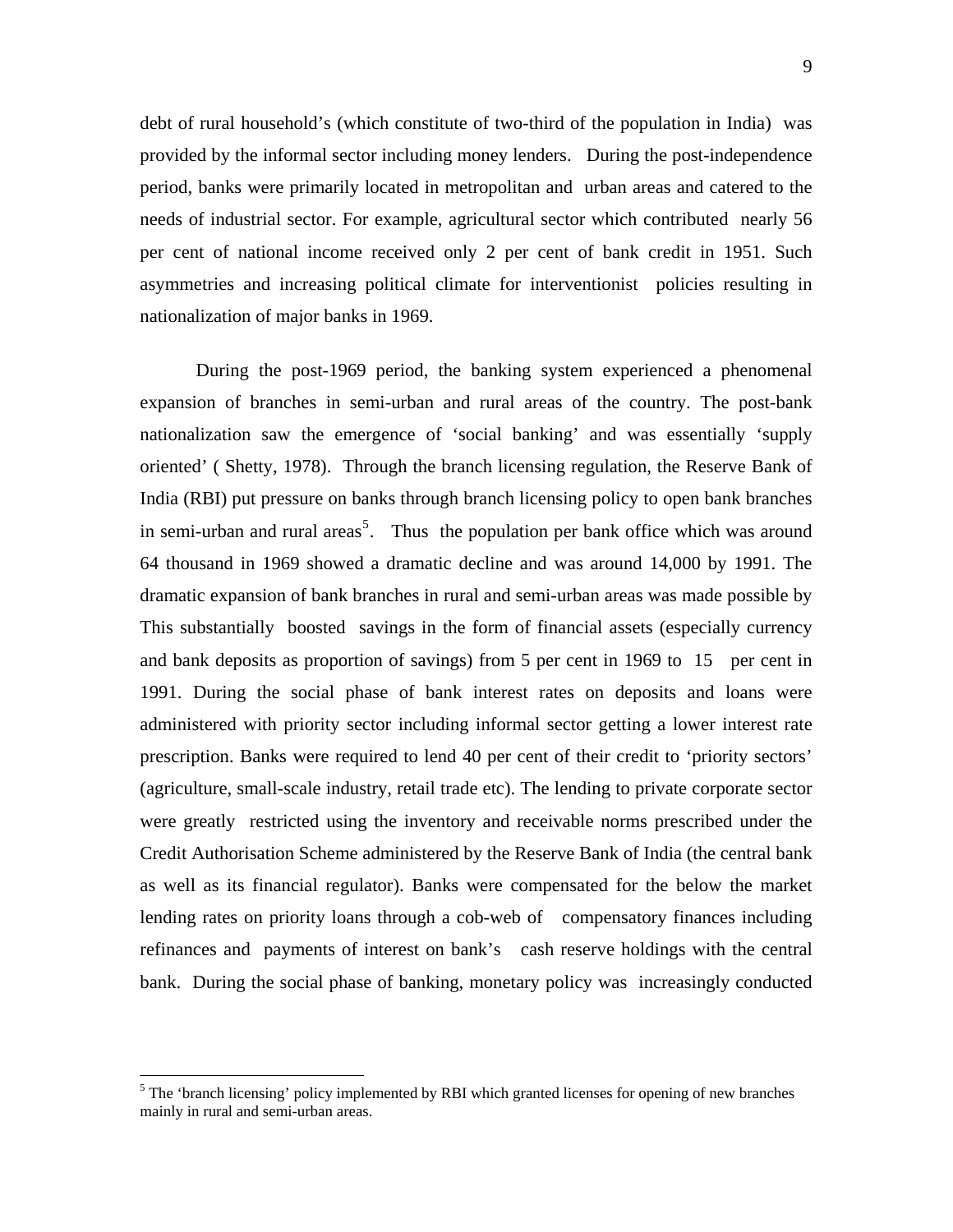through the increasing use of cash reserve ratio and statutory liquidity ratio<sup>[6](#page-9-0)</sup>. By March 1991, statutory pre-emptions itself absorbed nearly four-fifth of deposits of scheduled commercial banks (Table 2). During the social phase of banking, credit-deposit ratio of banks decelerated substantially : it fell from 77.5 per cent in 1969 to 61.9 per cent mainly reflecting the increase in statutory pre-emptions (CRR and SLR) as well as through inventory and receivable norms prescribed for different industries.

| Year | Cash-Deposit | $Investment -$ | Credit Deposit | Investment | Priority  |
|------|--------------|----------------|----------------|------------|-----------|
|      | Ratio        | Deposit Ratio  | Ratio          | plus       | Sector    |
|      |              |                |                | Credit-    | Credit to |
|      |              |                |                | Deposit    | Deposit   |
|      |              |                |                | Ratio      | Ratio     |
| 1969 | 8            | 29             | 77.5           |            | 14        |
| 1972 | 7            | 31             | 72.0           |            | 22        |
| 1980 | 12           | 35             | 66.1           |            | 37        |
| 1990 | 16           | 37             | 60.7           |            | 41        |
| 1991 | 18           | 38             | 61.9           |            | 38        |
| 1992 | 18           | 38             | 57.7           |            | 37        |
| 1995 | 16           | 39             | 55.6           | 65.3       | 35        |
| 2000 | 10           | 37             | 56.0           | 63.6       | 36        |
| 2001 | 8            | 37             | 56.7           | 64.3       | 35        |
| 2002 | 7            | 39             | 58.4           | 65.6       | 35        |
| 2003 | 6            | 41             | 59.2           | 66.8       | 35        |
| 2004 | 6            | 44             | 58.2           | 66.5       | 37        |
| 2005 | 7            | 42             | 66.0           | 73.4       | 37        |

**Table 2: Major Indicators of Scheduled Commercial Banks in India : 1969-2005.** 

Source: Reserve Bank of India, Banking Statistics and Trend and Progress of Banking in India (Various Issues)

On the institutional front, a number of development institutions at the federal level like Industrial Development Bank of India (IDBI), Export-Import Bank of India (EXIM Bank) and National Housing Bank (NHB) were created with the purpose of lending to industrial sector, export and housing respectively. Besides a host of state-level financial institutions were also created.

 $\overline{a}$ 

<span id="page-9-0"></span> $6$  Cash reserve ratio is a reserve requirements; the minimum is 3 per cent and maximum limit is 15 per cent. The statutory liquidity ratio (SLR) stipulates that banks invest at least a minimum of 25 per cent of its net demand and time liabilities in 'liquid' assets. Liquid assets were defined as government treasury bills and bonds . At the time of the balance of payment crisis in June 1991, statutory pre-emptions occupied nearly 53.5 per cent of net demand and time liabilities of scheduled commercial banks in India. The level of statutory pre-emptions has been reduced over a period of time from 53.5 per cent in 1991-92 to 29.5 per cent in 2003-04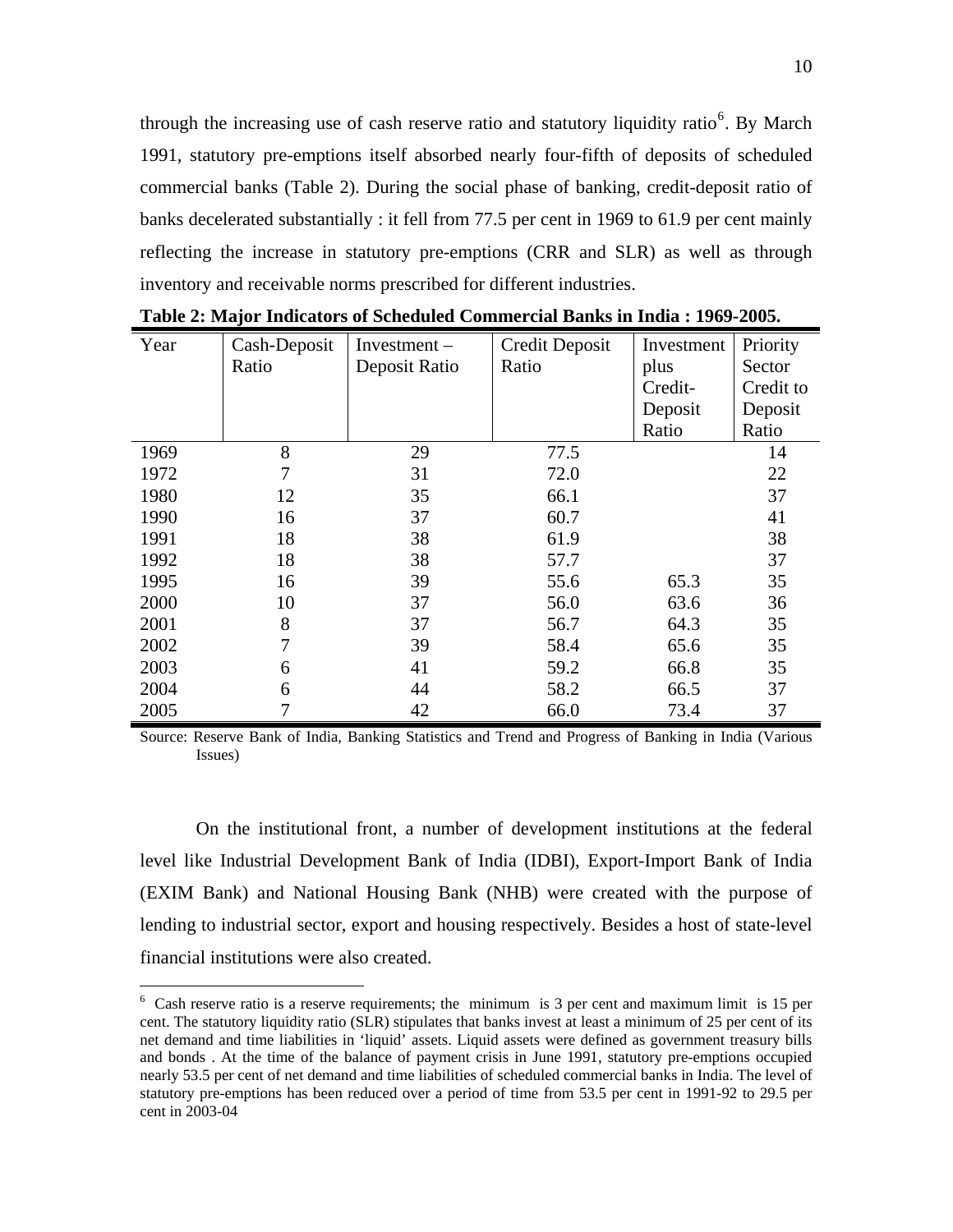#### *Economic Reform and Financial Exclusion*

The social banking phase was broken by the economic crisis in India in June 1991 when the country faced severe balance of payments problem resulting in the country seeking a loan from International Monetary Fund (IMF) which in turn triggered a host of reforms in fiscal, monetary, real and financial sector areas. The financial sector reforms introduced in the country in 1992 based on the recommendations of the Committee on Financial Sector Reforms (popularly known as Narasimham Commmittee) Report (1991) substantially changed the financial landscape in India. During this phase, the administrative interest rate structure was dismantled and banks were given greater freedom in taking decisions on their balance sheets and promoting efficiency. Besides a number of prudential measures including the introduction of capital adequacy, income recognition and asset classification based on international norms were introduced as part of the financial sector reforms in India.

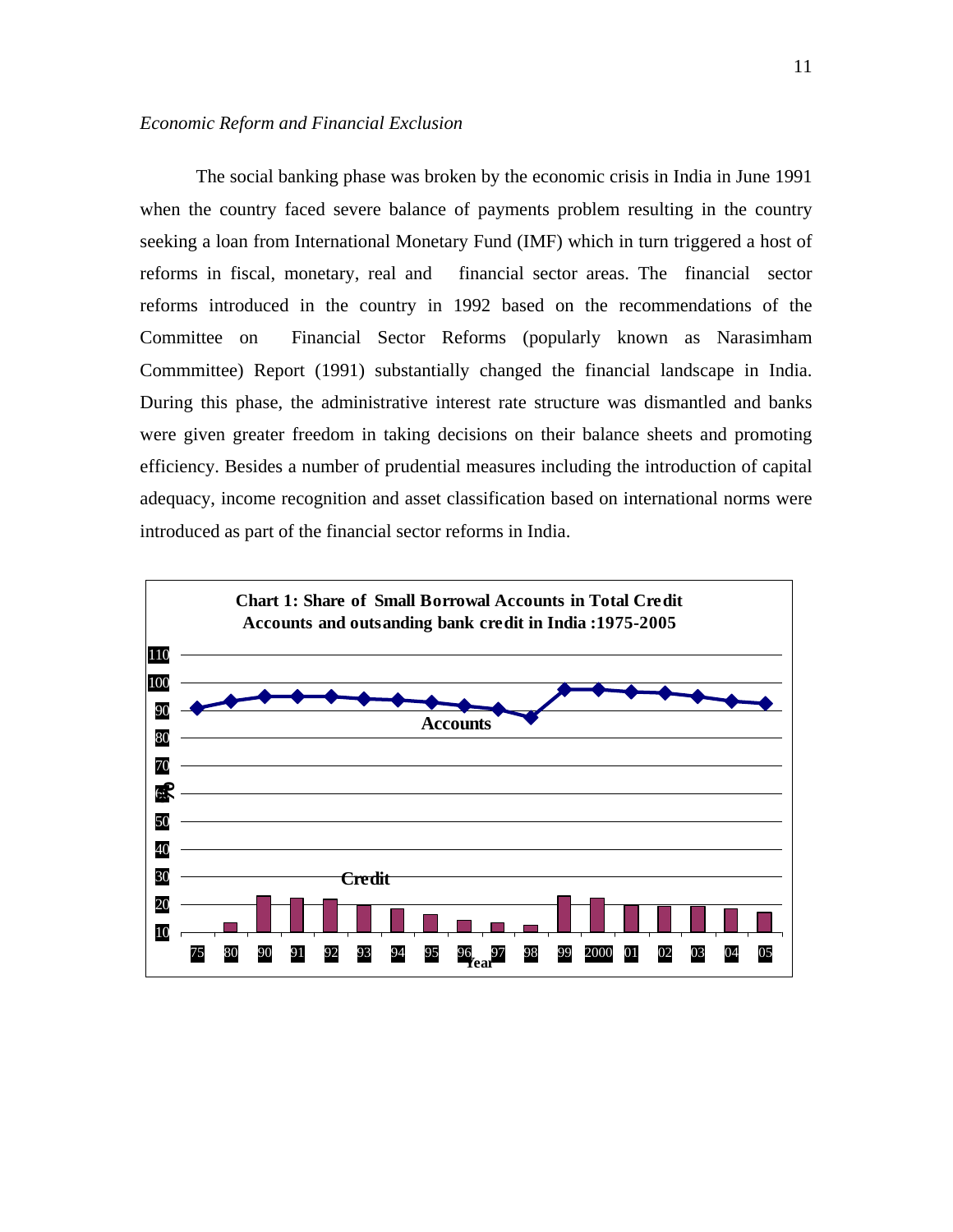

The capital accord regime associated with financial sector reforms altered substantially the behaviour of banks<sup>[7](#page-11-0)</sup>. Firstly, given the 100 per cent risk-weights for loans, made loans as an 'inferior' asset in the portfolio of banks. Banks instead preferred the low risk weighted assets like investment in government securities to expand their balance sheets. This resulted in substantial decline in credit-deposit ratio of banks in India - from 61.9 per cent in 1991 to 56 per cent in  $2000<sup>8</sup>$  $2000<sup>8</sup>$  $2000<sup>8</sup>$  (see Table 2). An analysis of banks excess investments in government bonds ( defined as actual to mandatory investment requirement) was considerably high during the reform period accounting for as high as 18 per cent of deposits in 1995-96 (Chart 2). The excess investment in government bonds (called SLR investments) by banks was clearly at the expense of bank credit. Secondly, the high non-performing assets of banks especially from priority sector (estimated at 50 per cent of priority sector credit), provided banks to cut-back on lending to the poor. This is evident from huge decline in small-borrowal accounts since the economic reforms. . On the eve of financial sector reforms, small borrowal accounts on an averaged around

 $\overline{a}$ 

<span id="page-11-0"></span> $<sup>7</sup>$  To promote financial stability, one of the important instruments advocated by Narasimham Committee</sup> Report was the internationally accepted capital adequacy norm. Banks were advised to meet the capital adequacy of 8 per cent of their risk-weighted assets by 1995. On the monetary side, the RBI scaled down the statutory pre-emptions in the form of cash reserve ratio and statutory liquidity ratio mainly with the idea of providing additional liquidity to banks for their lending

<span id="page-11-1"></span><sup>&</sup>lt;sup>8</sup>. The official explanation provided by RBI was that the credit market was 'sluggish' and one has to look for a more broadened definition of credit which include banks investments in money and capital market instruments like Certificate of Deposits , Commercial Paper etc. But the beneficiaries of such investments was the well-established corporates rather than small borrowers and cannot be construed as a rise in the overall supply in the economy.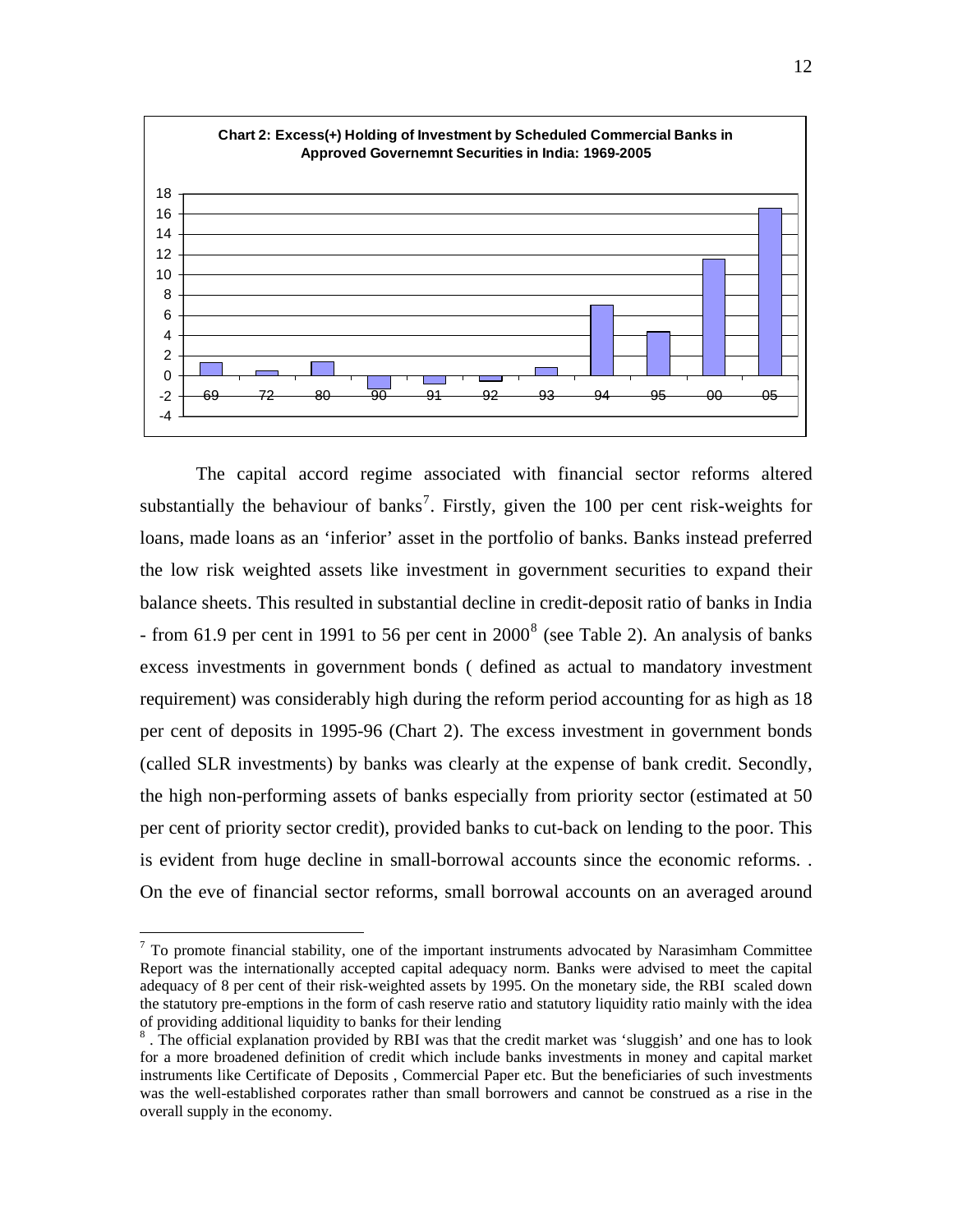95 per cent of the borrowal accounts and around 23 per cent of outstanding bank credit. These proportions fell dramatically post-financial sector reform period : the share of small borrowal accounts in total borrowal accounts fell from 95 per cent in 1992 to as low as 90.1 per cent and that of credit outstanding from 22 per cent in 1992 to 12.5 per cent in 1998 (Chart 2). Thirdly, the flexibility provided to banks in meeting their priority sector targets also contributed to cut-backs in priority sector lending: banks were provided with a separate window to invest any shortfall in meeting priority sector targets (vis-à-vis) in a Rural Infrastructure Development Fund (RIDF) bond (since 1995- 96) with a fixed return which was considerably higher than the priority sector loan return. The fourth major factor responsible for sluggish lending to priority sector was the withdrawal of credit guarantee on small loans by DICGIC since 1993. This reduced the incentive of banks to lend to the small-scale industries which are in banks eyes 'risky'. The cumulative effect of all these developments was the 'credit starvation' experienced in the Indian economy and in particular the poor (Shetty, S.L, 2005). A corroborative evidence of increasing vulnerability of the poor is the increasing share of moneylenders in borrowing of cultivator households (Chart 3a). Similarly, the share of informal sector (including moneylenders ) in total debt of farming households was as high as 43 per cent in 2003 (Chart 3b).

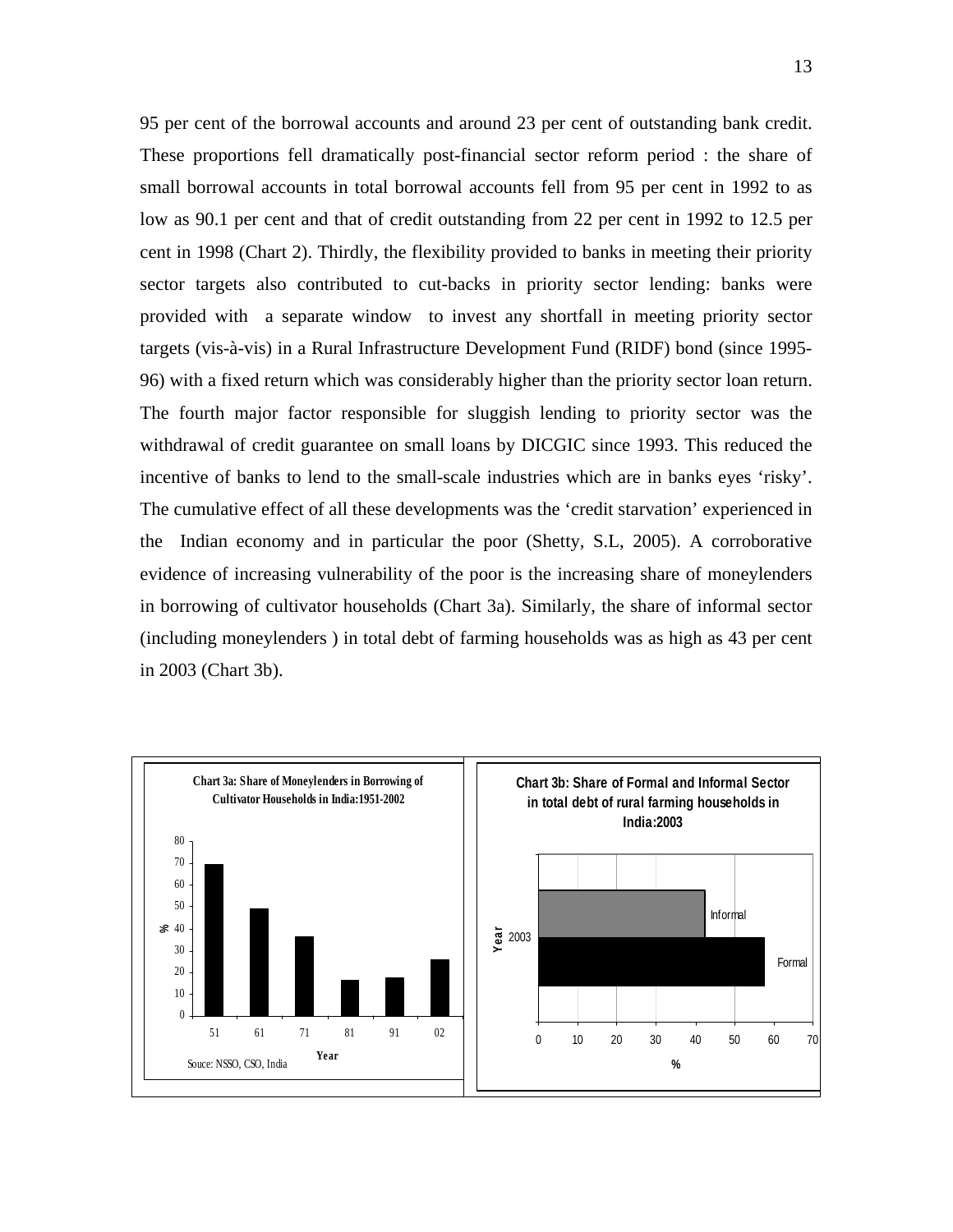During the social phase of banking (1969-1991), there were numerous attempts to address the market failure problem in the credit markets especially lending to the poor and their financial exclusion. The main foundation of the Indian Government's interventions in rural areas as part of its anti-poverty programs in the last four decades is the self-employment program in rural areas called the Integrated Rural Development Program (IRDP)<sup>[9](#page-13-0)</sup> which concentrated on providing credit (and/or subsidy) to individuals for their self-employment activities. The program included a skill development component and also a provision for the promotion of marketing of products/services. The underlying assumption was that the lack of productive assets was responsible for the poor being unable to ameliorate their lot. The other anti-poverty program in India was the rural public works program called the National Food for Work Program. Over the years, there were enhanced outlays on these programs. The banking system was given targets to lend to the rural poor under priority sector credit target dispensation and sometimes promoted through high profile 'loan melas'. The expansion of banking system to the rural areas was promoted through the branch licensing system under which banks which new licenses were allowed only in semi-urban and rural areas. But this system often accentuated the moral hazard problems in the credit market in India resulting in poor repayments and the emergence of large non-performing assets (NPAs) in the portfolios of the banks(especially public sector banks), consequently affecting the financial viability and sustainability of the formal financial system. The second initiative was the expansion of co-operative banking system in India on a large scale in the rural areas. However, the major weakness of the credit union is the limited availability of local resources as well as substantial non-repayment of loans which constrained its lending ability. At the informal sector, there existed a number of insititutions similar to the Rotating Savings and Credit Association (ROSCA) like chit funds, nidhis etc. Under this informal scheme, a group of friends and acquaintances pool their resources to help each other in buying big-ticket items to meet consumption and small business needs. If a member fails to meet his or her obligations, then the rest of the group will likely bear the loss and the defaulting member could be expelled from the group. ROSCA has the advantage of helping low-income

 $\overline{a}$ 

<span id="page-13-0"></span><sup>&</sup>lt;sup>9</sup> The IRDP program was launched in 1980.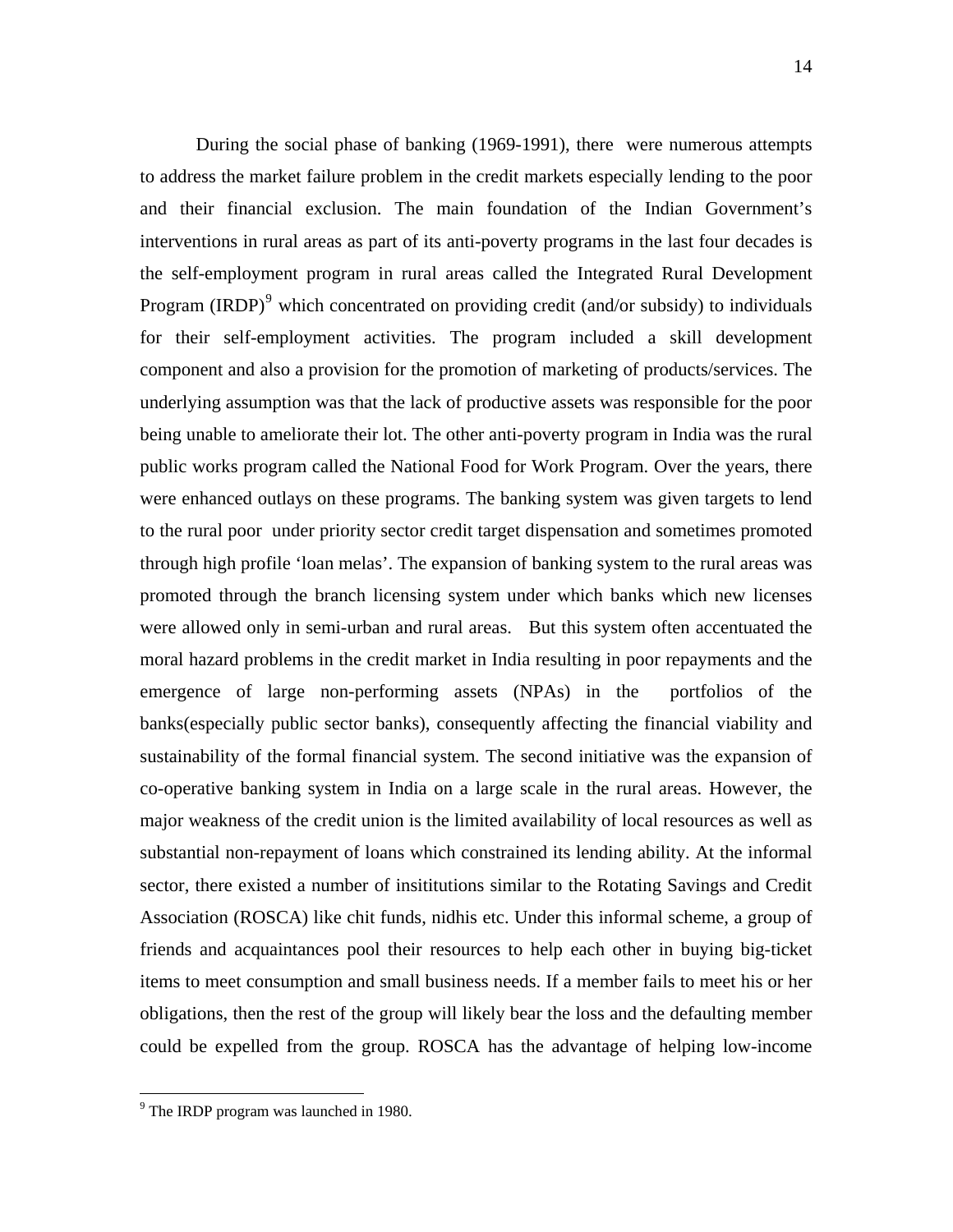participants but it is organized on the premise of savers eventually becoming borrowers.<sup>[10](#page-14-0)</sup> Moreover, this type of arrangement is relatively rigid because of its very limited flexibility in loan size and timing.

After the introduction of the financial sector reforms in 1991 in India, as discussed in the preceding paragraphs, lending to the poor especially to the priority sector had suffered with banks reducing the small-loan accounts and showing less interest in lending under the programs. Instead, banks were enthusiastic of keeping the shortfall in priority sector lending in RIDF scheme. It is in this context that there is a growing interest in alternative credit delivery mechanisms like microfinance programs. In the delivery of small loans to the poor (micro-credit) there are five distinct approaches: In India the National Bank for Rural Development (NABARD) and the Reserve Bank of India (RBI) has actively promoted it by providing increasing funding to micro-finance institutions (MFIs)<sup>[11](#page-14-1)</sup>. Under the NABARD's Self-Help Group (SHG) – Bank linkage model (which is different from the Grameen Bank model), SHGs bring together about 10- 20 women who pool their savings for a few months, allocate them to members who need small amounts temporarily, thus making them eligible for a bank loan.

In India, micro-credit is provided through (a) Bank-led model (Bank-SHG linkage model) of delivery as well as through (b) Commercial model. The commercial model is based on funding of micro-finance institutions (MFIs) which comprise of nongovernmental organizations (NGOs), non-banking financial institutions (NBFCs), charities and co-operatives (like SEWA in Gujarat). In the commercial model, there are two variants: (1) Bank-MFI model and (2) Partnership Model pioneered by ICICI bank<sup>[12](#page-14-2)</sup>.

The SHG-Bank linkage model was introduced in 1991-92 with a pilot project of linking 500 SHGs with banks which increased to more than 16 lakh by the end of March 2005. Cumulatively, these SHGs have accessed credit of Rs. 6,898 crore from banks

 $\overline{a}$ 

<span id="page-14-0"></span><sup>10</sup> This is only one type of ROSCA. For other types of ROSCA encountered around the world, see *The Poor and Their Money*, by Rutherford (2000).<br><sup>11</sup> NABARD provides refinance to bank lending to MFIs and these are classified as priority sector lending .

<span id="page-14-1"></span>This method has been successful. Indeed, it is said about NABARD that it might be "the largest microcredit program in the world with an outreach to nearly 24 million poor women" that have cumulatively received loans over Indian Rupees (Rs.) 68 billions from banks (Mahajan, 2005). 12 For a discussion of partnership model, see Mor and Ananth, 2007.

<span id="page-14-2"></span>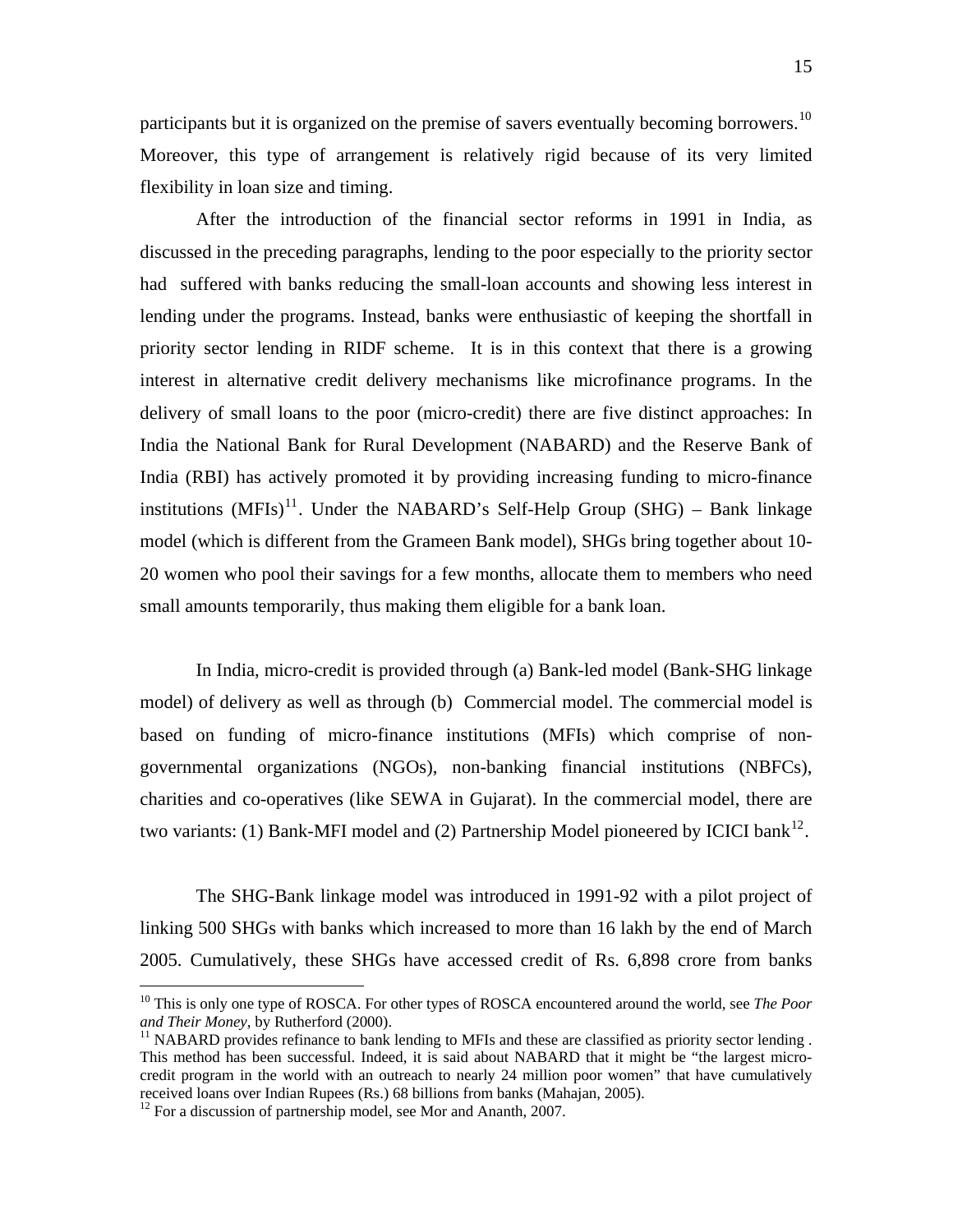during the period. About 2.4 crore poor households have gained access to the formal banking system through the programme. During the last six years the number of SHGs linked to banks has gone up from 32,995 during 1998-99 to 16,18,476 during 2004-05. (Chart 4).



**Chart 4: Growth of the SHG-Bank linkage Programme in India: 1992-2005** 

Notwithstanding the remarkable progress, geographically there has been a skewed development of SHG-Bank linkage programme in India. It has been observed that the programme has been more successful in the Southern States, particularly Andhra Pradesh. This State alone accounted for 31 per cent of the total linkage at the end of March 2005, while the northern and north-eastern region together accounted for just 7.4 per cent of the total programme. In section IV, we discuss the Kudumbashree programme one of the alternatives to the commercial model.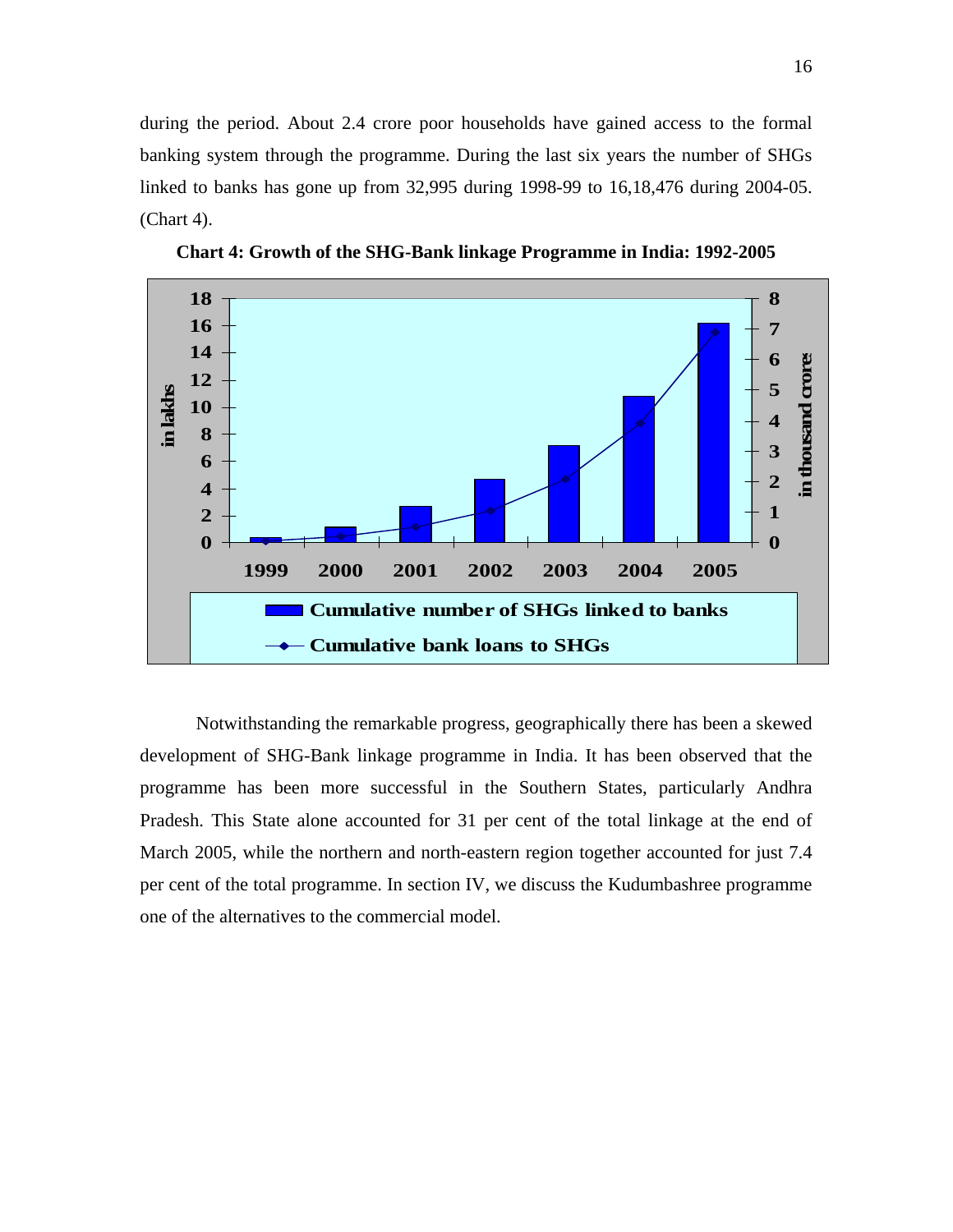# **Section IV Kudumbashree Programme in Kerala**

 $\overline{a}$ 

The Kudumbashree program in Kerala comes under the Bank-SHG model where the social intermediary is a state government entity (Kudumbashree). The Kudumbashree program is classified as a Neighborhood Group (NHG). The main difference between SHG and NHG is that SHGs are non-governmental, informal organizations promoted by voluntary agencies. NHGs are promoted by the government for the upliftment of the poor by bringing the activities of various departments into one umbrella. The Kudumbashree programme is co-sponsored by the Government of Kerala, local bodies and UNICEF. The origin of this program can be traced into the Urban Poverty Alleviation and Urban Basic Services Programs which were launched during the Seventh Five Year Plan by the Kerala Government that had a special emphasis on women and children. Kudumbashree is a women-centered initiative against poverty that has been in operation in the state of Kerala since 1998 in rural areas and since 2000 in urban areas. The community development societies (CDS) system acts as a sub-system of the local government (panchayat and municipalities) and takes decentralization of power further down to the grassroots level<sup>[13](#page-16-0)</sup>. The program was initially implemented in 13 towns in the districts of Alleppey and Ernakulam, and later extended during the Eighth Five Year Plan to 16 more towns and then to the entire Malappuram district. The coverage of the program was extended to all gram panchayats in a phased manner in 2000-2001. The basic thrust of the program is women as they are more likely to be credit constrained, have restricted access to the wage labor market and have an inequitable share of power in household decision making.

Principal objectives of the Kudumbashree program are (i) facilitating selfidentification of poor families through a poverty risk index, (ii) empowering the women of the poor strata to improve their individual and collective capabilities by organizing

<span id="page-16-0"></span><sup>&</sup>lt;sup>13</sup> The government in India is organized in a three-tier structure: Central (federal), State (provincial) and local. The local government in India (the lower tier of the government) is divided as Corporation, Municipality and Panchayat. The classification of local government as Corporation, Municipality and Panchayat is based on population. Local governments with large population (mostly urban centers) are named as Corporation followed by Municipality and Panchayat.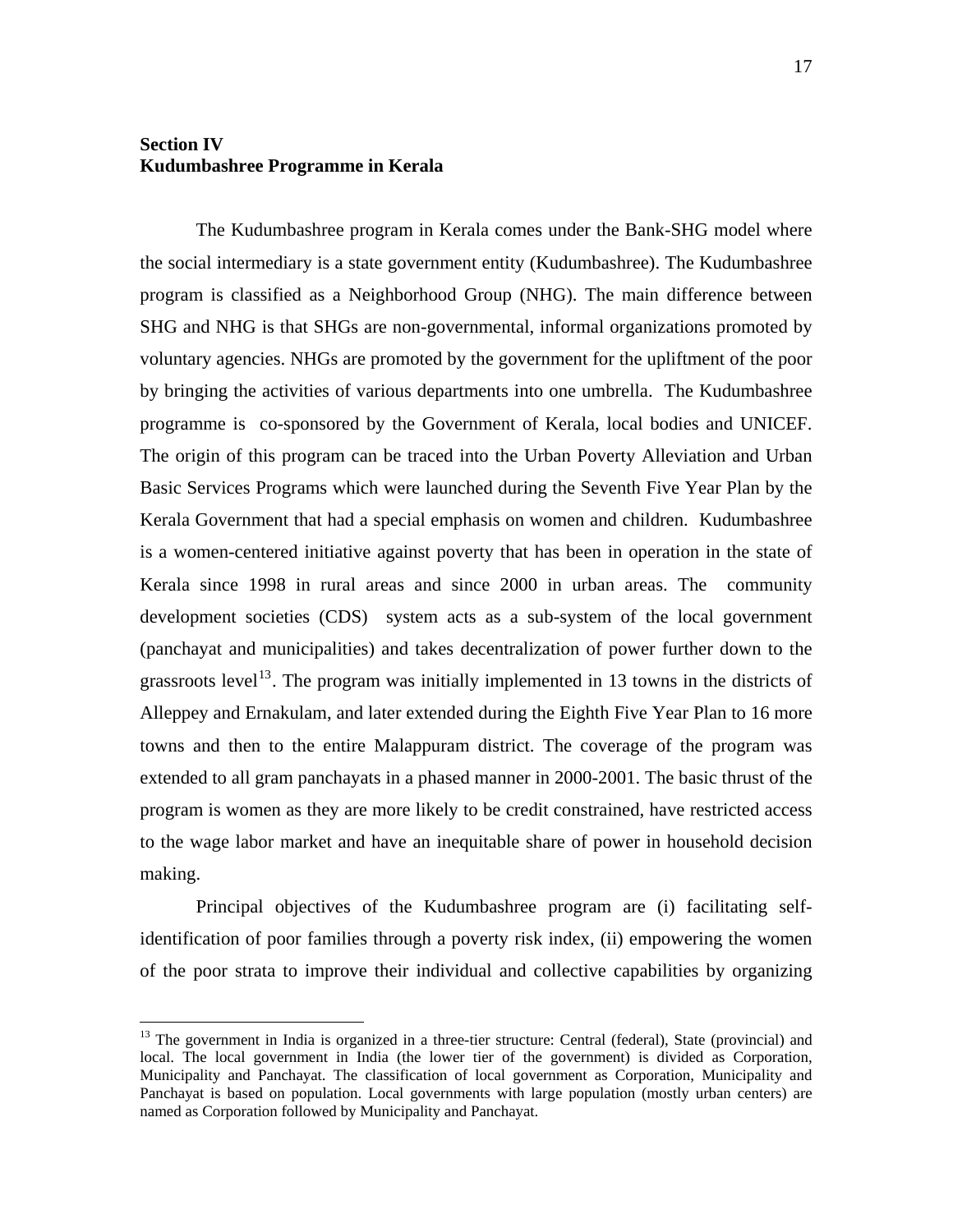themselves into NHGs, (iii) encouraging thrift and investment through credit by developing community development societies to work as informal banks of the poor, (iv) improving incomes of the poor through upgrades of vocational and managerial skills and the creation of opportunities for self-employment and wage employment, (v) ensuring access to basic amenities like safe drinking water, sanitary facilities, improved shelter and healthy living environment and (vii) promoting functional literacy among the poor and supporting continuing education. Thus, the program covers not only credit but also a number of non-credit services (like insurance, vocational training, literacy, leadership skills, social empowerment, etc.) $^{14}$  $^{14}$  $^{14}$ .

One unique feature of the Kudumbashree program is the method used to identify the poor. In India, poverty estimates are based on consumption survey conducted by the National Sample Survey Organization (NSSO) every 5 years. These figures are available for the 1974 to 2000 period. Since the seminal work of Amartya Sen (1979, 1985, 1987), it is increasingly recognized that poverty is a multi-dimensional phenomenon. Kudumbashree uses this multi-dimensional concept to gauge poverty, rather than just judging via a shortfall in income or consumption of a family. This methodology was introduced in the early 1990s under the pilot of the Urban Basic Services Program in Alleppey town. The Alleppey methodology is believed to be superior to the conventional head count ratio as it captures the multi-dimensional characteristics of poverty (beyond the simple income poverty) and leads to the identification of the most vulnerable families.

To identify the poor, Kudumbashree carries out a baseline survey with the help of the local government. A household is considered poor if it possesses four or more of the nine non-monetary indicators, each reflecting a different kind of deprivation (See Annexure 1). The combination of any four risk factors provides 126 possible ways of finding a poor household. In the case of a 'destitute family', all the risk factors or at least eight out of nine are to be positive. The multi-index of poverty is based on the argument that poverty expresses itself in multi-dimensional outcomes. The outcome indicators relate to the various dimensions of poverty, viz., lack of food, clothing, housing, health,

 $\overline{a}$ 

<span id="page-17-0"></span><sup>&</sup>lt;sup>14</sup> For more details, see www.kudumbashree.org.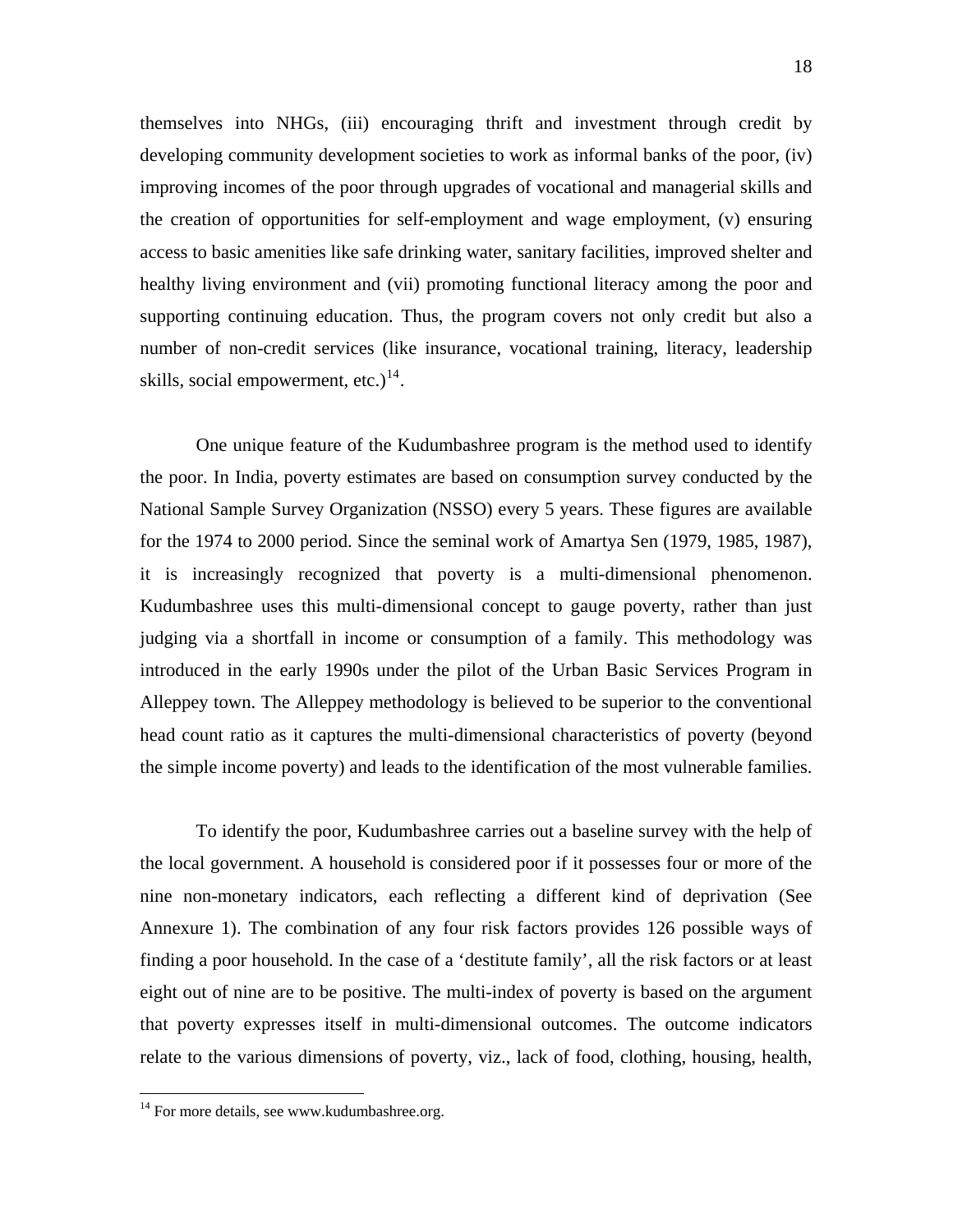education as well as psychosocial indicators. They argue that poverty is a complex set of instances of social exclusion that stretches out over numerous areas of individual and collective existence. Therefore, this results in the poor being separated from the generally accepted living patterns in society which make them unable to bridge this gap on their own. In the literature the debate regarding measurement of poverty has been based on resources (income) versus outcomes (living conditions).

The Kudumbashree program works under the traditional Bank-SHG model where the NGO who does the social intermediation happens to be the state government as shown in Chart 5. Kudumbashree units, like other micro-credit programs, start with mobilization of thrifts. Each household contributes a minimum of Rs. 10 per month, which form the basis of the savings pool of the NHG and these are normally deposited in a bank in the name of the NHG. The NHG volunteers for income generations collect thrift (small savings) from members every week. The thrift raised by the NHGs is given back to its members as loan for meeting consumption purposes as well as for meeting contingent needs such as medical treatment, birth delivery, death, education of children, marriage, repayment of old debt, etc. The repayment of the loans (principal and interests) along with regular thrifts enlarge the working fund of SHGs. Notwithstanding, the generated working fund may not be sufficient to meet all types of credit needs for all members. During this period, groups are expected to open a savings account with a financial intermediary in order to meet the growing demand for credit and especially to meet the needs of strengthening/diversification and starting of income generation activities (like micro-enterprises). NHGs act as an effective MFI and are the grassroots level unit of the poor women which promotes thrift among poor families.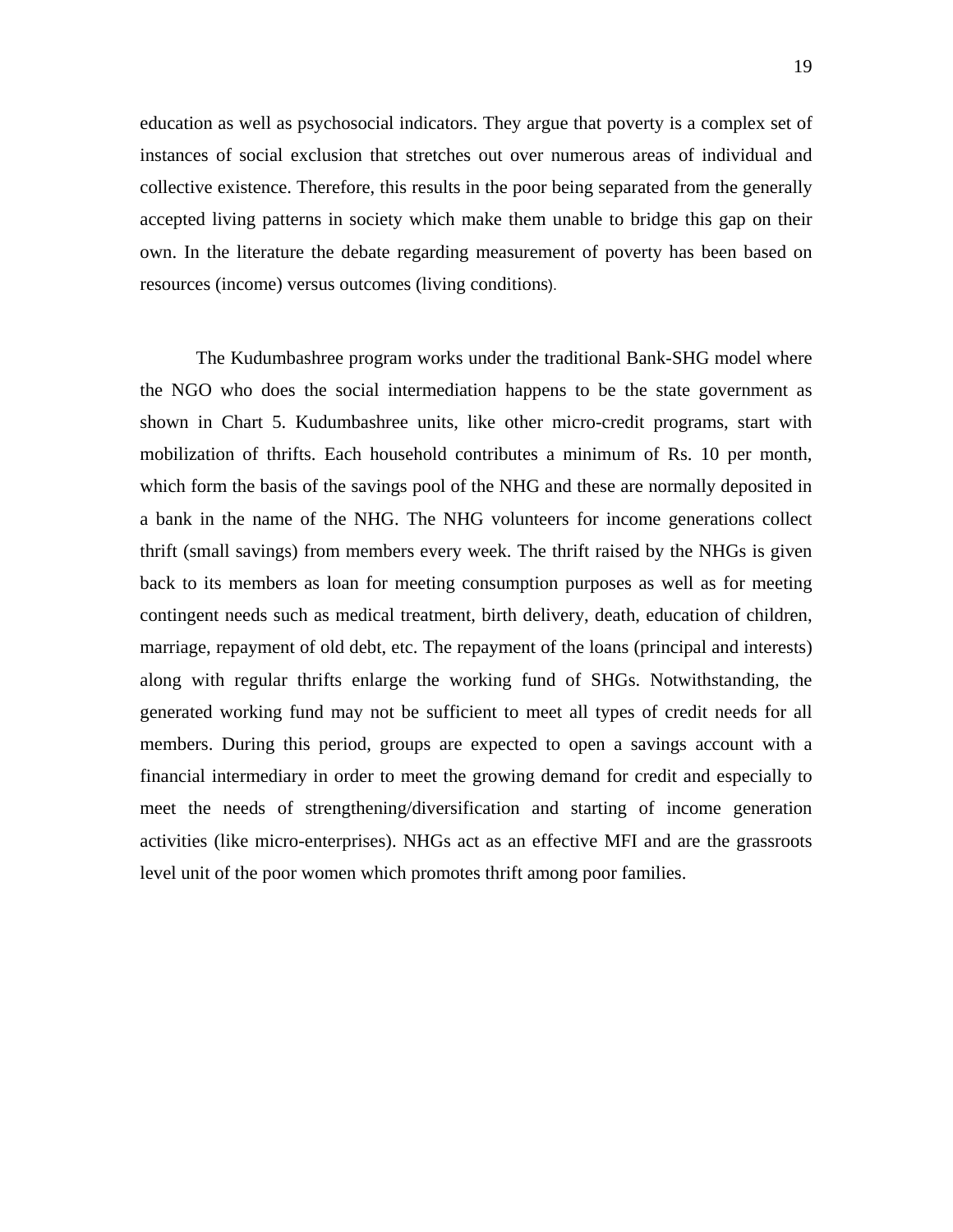

# **Chart 5: Models of Delivery – Bank-NHG (Kudumbashree) model**

**Table 3: Progress of Kudumbashree Program in Kerala: 1999-2006** 

|         | No. of NHGs | No. of                   | No of     | Informal  | Amount                | Velocity |
|---------|-------------|--------------------------|-----------|-----------|-----------------------|----------|
|         |             | <b>ADS</b>               | Families  | amount    | of Loan               | of       |
|         |             |                          | Covered   | of Thrift |                       | Internal |
|         |             |                          |           |           | $(in$ million $Rs.$ ) | lending  |
| 1999-00 | 7,538       | $\overline{\phantom{a}}$ |           | 883.9     | 561.4                 | 0.63     |
| 2002-03 | 113,675     | 13,423                   | 2,210,033 | 1,634.9   | 1,695.9               | 1.04     |
| 2003-04 | 125,735     | 13,766                   | 2,645,369 | 2,528.3   | 3,925.0               | 1.55     |
| 2004-05 | 147,989     | 13,262                   | 2,923,425 | 5,330.1   | 13,078.7              | 2.45     |
| 2005-06 | 167,907     | 14,574                   | 3,381,764 | 6,640.0   | 15,352.0              | 2.30     |

Source: Kudumbashree, *Annual Report* (Various issues).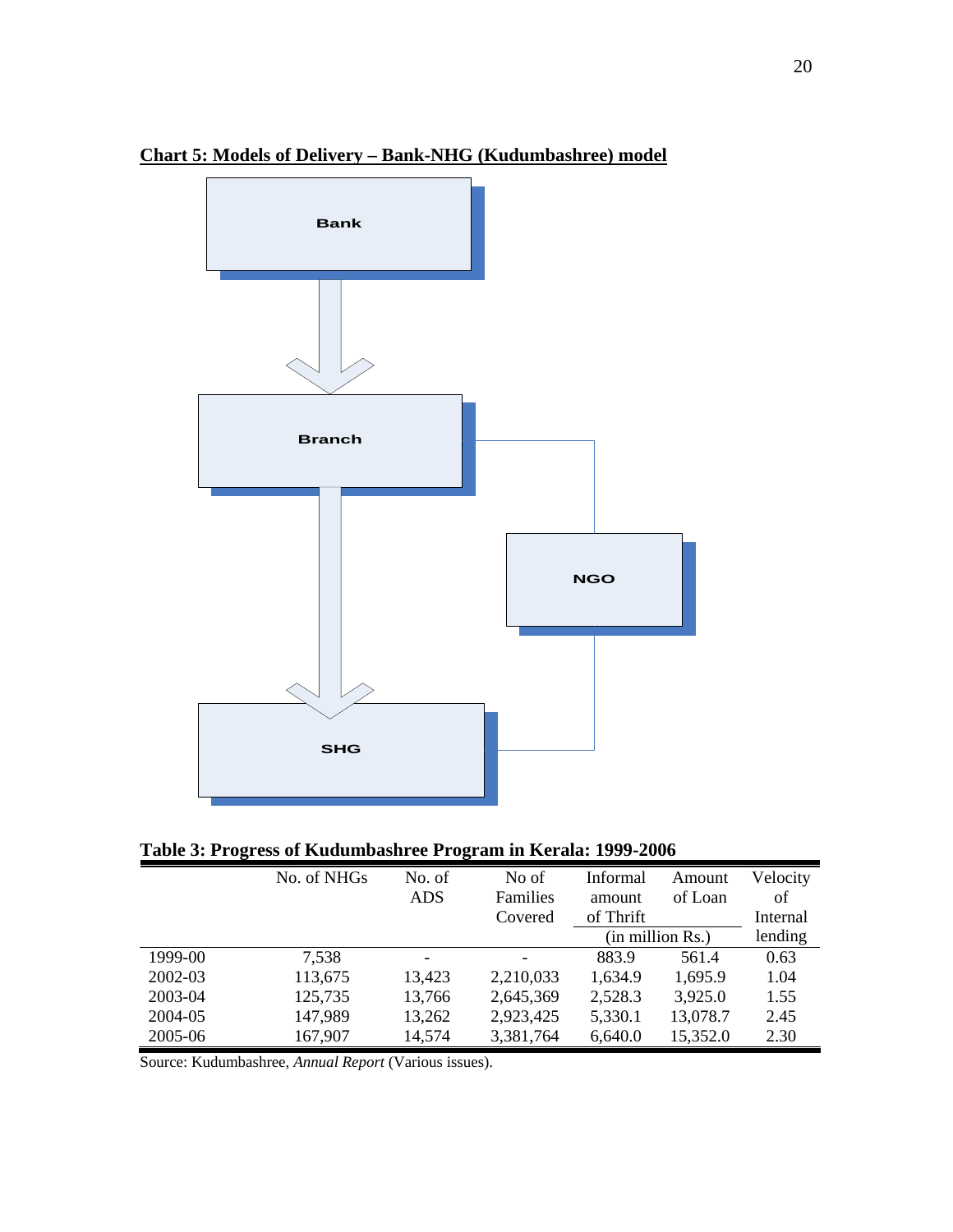Over the years, the number of NHGs created under the Kudumbashree program has raised from 7,538 in 1999-2000 to 167,907 by 2005-06 (Table 3). The amount of thrift collected from households has increased from Rs. 884 million to Rs. 6,640 million during the same period – a nearly eight-fold increase. The amount of loan given to households has increased of a nearly 27-fold during the same period (from Rs. 561 million in 1999-2000 to Rs. 15,352 million in 2005-06). The velocity of internal lending (credit to thrift ratio) has dramatically improved from 0.63 in 1999-2000 to 2.3 in 2005- 06. Similarly, purpose-wise, the share of consumption which was as high as 98 percent in 1998 fell to 12 percent by 2004 – indicating a shift towards income-generation schemes or micro-enterprises (Varma,  $2007^{15}$  $2007^{15}$  $2007^{15}$ ). The state government has claimed this program to be a huge success in terms of its coverage, repayment rates (95%) as well as its income and social impacts (Government of Kerala, 2005b). Other states have evinced interests in this program (like Rajasthan, Andhra Pradesh, Delhi) as a model of poverty alleviation and rural development. The success of this model along with the Micro-Credit Summit in New York in 1997 inspired the Kerala government to extend the program to the entire state, initially as SHGs and later under the special program "Kudumbashree" in 1998.

Another unique feature of Kudumbashree is the community participation in this anti-poverty program. The organization of the community is based on a three-tier structure. At the grassroots level, the poor are organized into NHGs that can rank up to 40 women members from different poor families, but generally count between 10 and 20 members. These households are usually from the same neighborhood. In the event of some NHGs having more than 20 households, either a new NHG is formed or some households are encouraged to join other NHGs. The poor do not form groups on their own accord; rather they are initiated and coordinated by outsiders (either an NGO or an elected official of the local self-government (at the panchayat level) and most often by Kudumbashree officials. Case in point, interviews revealed that many of the present day NHGs were found to be initially organized as SHGs (under the banner of private NGOs) which later converted to NHGs under Kudumbashree, presumably to take advantage of the subsidy provided by the Kudumbashree program.

<u>.</u>

<span id="page-20-0"></span><sup>&</sup>lt;sup>15</sup> See Varma's article at http://www.financialexpress.com/fe\_full\_story.php?content\_id=92310.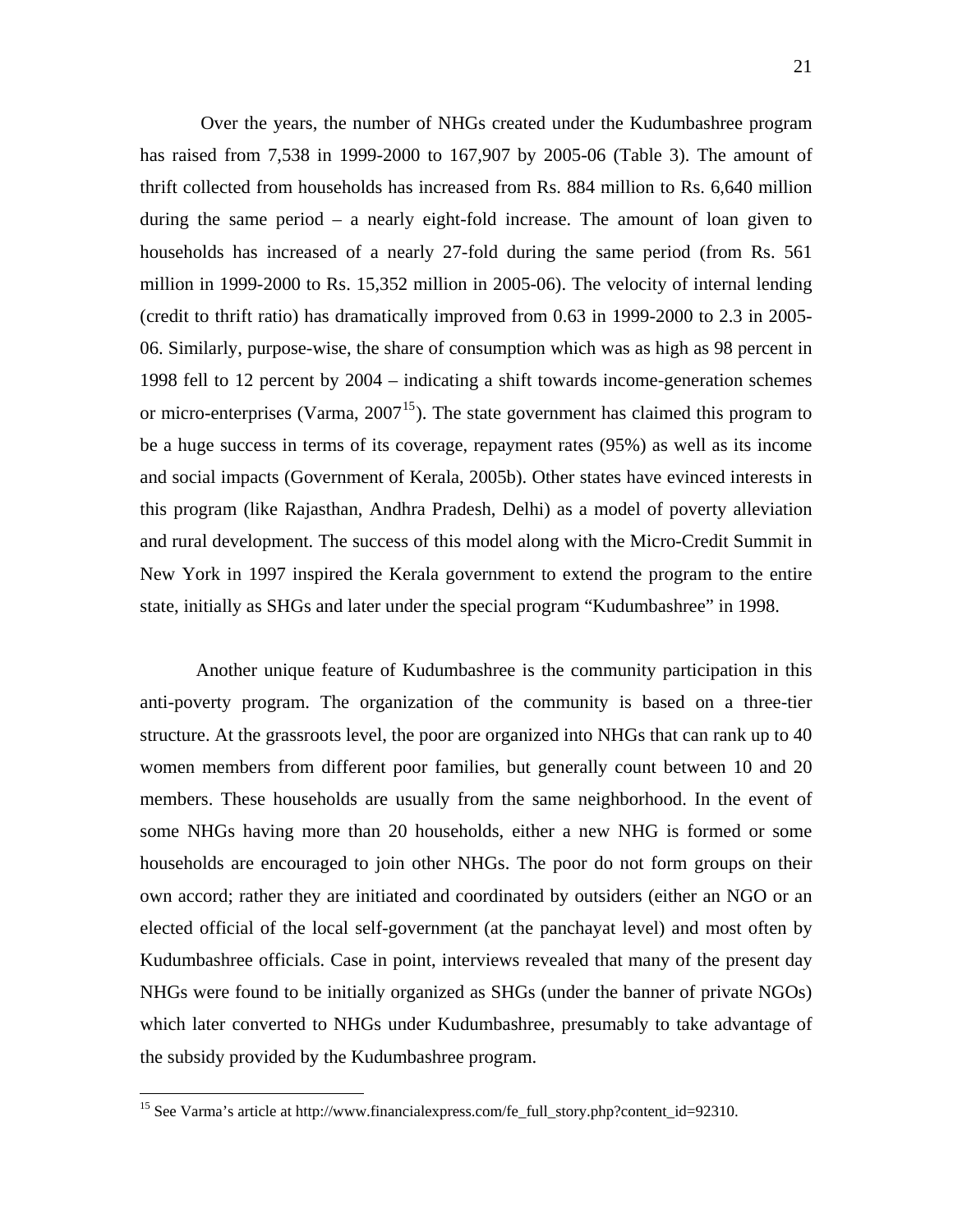Once the NHG gets the approval of the bank, it is given a loan which can theoretically go up to eight times the thrift mobilized by the group. From our field experience, we found the loan to be about two to three times the thrift which the group is able to mobilize. We also found that banks lend at a rate of interest of 8 to 10 percent with a maturity of 3 years. However, the NHGs lend to their members adding a spread of 1.5 to 2 percent to their cost of funds from banks. The profits arising out of such mark-up lending is shared by members of the NHGs<sup>[16](#page-21-0)</sup>. Bank lending to NHGs/SHGs are classified as priority sector lending and qualify for refinance from NABARD.

The Kudumbashree program has a subsidy element which is back-loaded in the repayment schedule in the sense that members of NHGs receive the subsidy only after the full repayment of bank loans sans the subsidy amount. This is presumably to prevent willful defaults at the initial stage. The subsidy is subject to a ceiling of Rs. 100,000 with a ceiling of Rs. 10,000 per person for each family. In the event of default of loan by the group (which could be triggered by default of one or more of members), the group stand to lose the subsidy. This induces the non-defaulting members of the group to make-up for the defaults of individual members. The eligibility criteria for enjoying subsidy are that NHGs should have undertaken the relevant training provided by Kudumbashree/government. In fact, the subsidy variable is very crucial in the dynamics of the repayment record as it will be discussed in the following chapters. SHGs linked with banks do not enjoy this facility (subsidy).

The group also lends from the resources (loans) from banks to its members and the interest rates are normally higher (10 to 60 percent). Loans are taken from banks in the group's name but the assets bought (like agricultural animals) are shared individually and each member conducts his or her business individually. There are cases of loans serving a group activity as well, but they are a minority.

 $\overline{a}$ 

<span id="page-21-0"></span><sup>&</sup>lt;sup>16</sup> Kudumbashree program has been criticized for charging a mark-up (profiteering). However, such profits are shared among members. Hence, the argument that it is like any other financial intermediary does not hold good.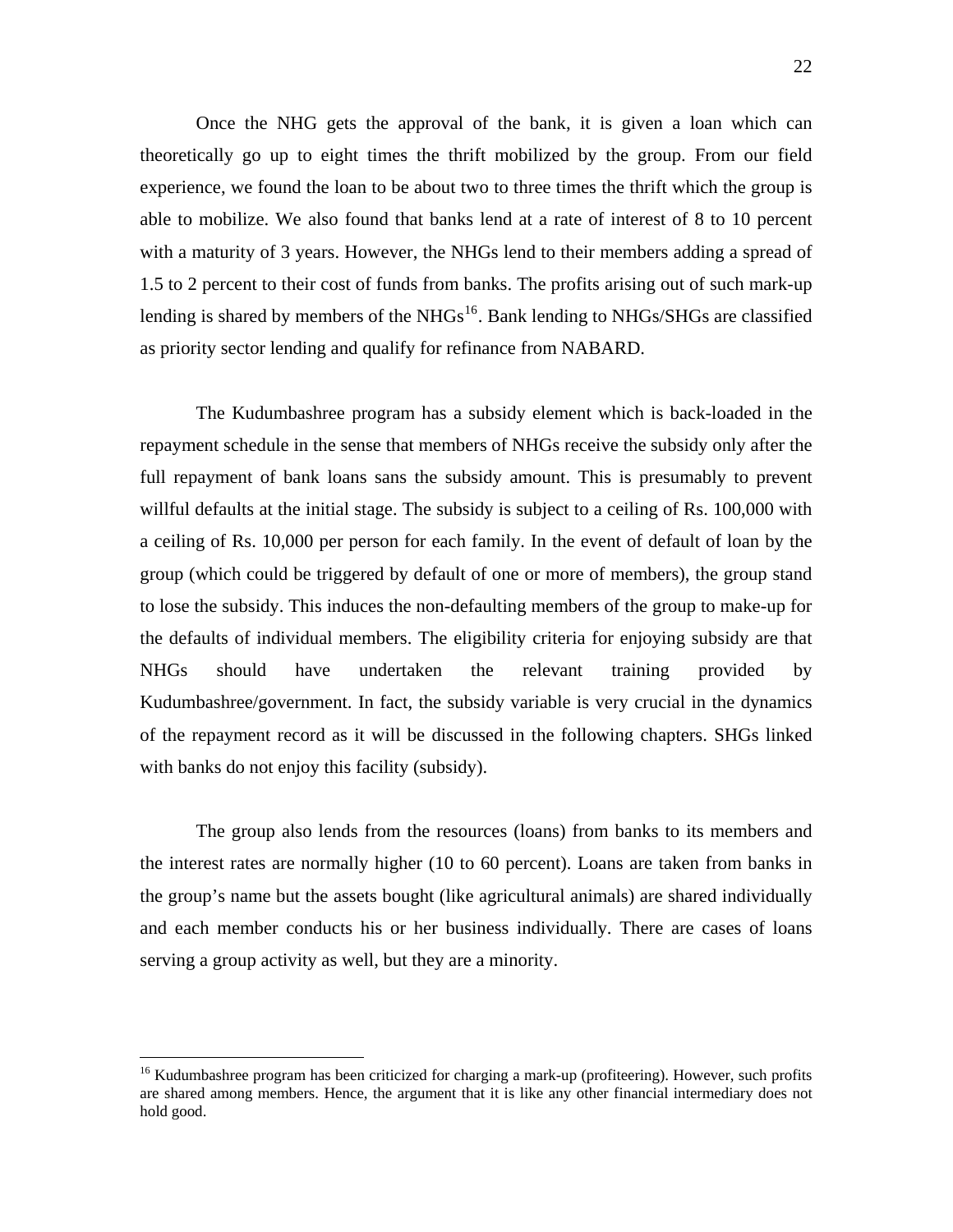In case a member defaults, she is often given some grace period to repay. The peer-pressure built by other group members is often so much that the defaulting member is often forced to borrow from other sources (like chit funds, moneylenders, other microcredit units, etc.) to repay for the loan taken from the group.

The Bank-NHG-Borrower model of Kudumbashree is most cost effective for the ultimate borrowers. Most of the time, onlending is done without any margins being loaded to the lending rates by the NHG. Even in cases where the NHG charges -1 to 2 per cent margin , this money goes to the corpus fund of the NHG. In many NHGs, profits earned out of lending are distributed to the household members as dividends.

The Kudumbashree programme is built on the facilitation and volunteer work of (a) Kudumbashree officials and (b) volunteers working at NHG, ADS and CDS levels along with the support of local government officials. Although members of the Kudumbashree programme and local government is paid by the respective governments but not counted in the social intermediation cost. The work done at the three-tier structure of Kudumbashree programme contribute to the solidarity, cohesion, bonding of the households are basically unremunerated. In fact, at the local level, they perform many of the banking functions as well – upkeep of records at the bank branch level, customer support etc. In the following section, we examine the results of the survey data of Kudumbashree micro-enterprise programme.

# **Section V: Dynamics of Repayment Rate – Empirical Analysis of Kudumbashree Programme**

In this chapter, we present the empirical results of primary survey conducted on households under Kudumbashree programme in four villages (panchayat) in Kerala in June 2006. The focus of the empirical investigation is the factors driving the high repayment rate in micro-credit programmes like Kudumbashree.

#### *Database*

The study is based on both (a) secondary data (provided by the Kudumbashree organization) and (b) primary data based on a survey of NHGs in four panchayats.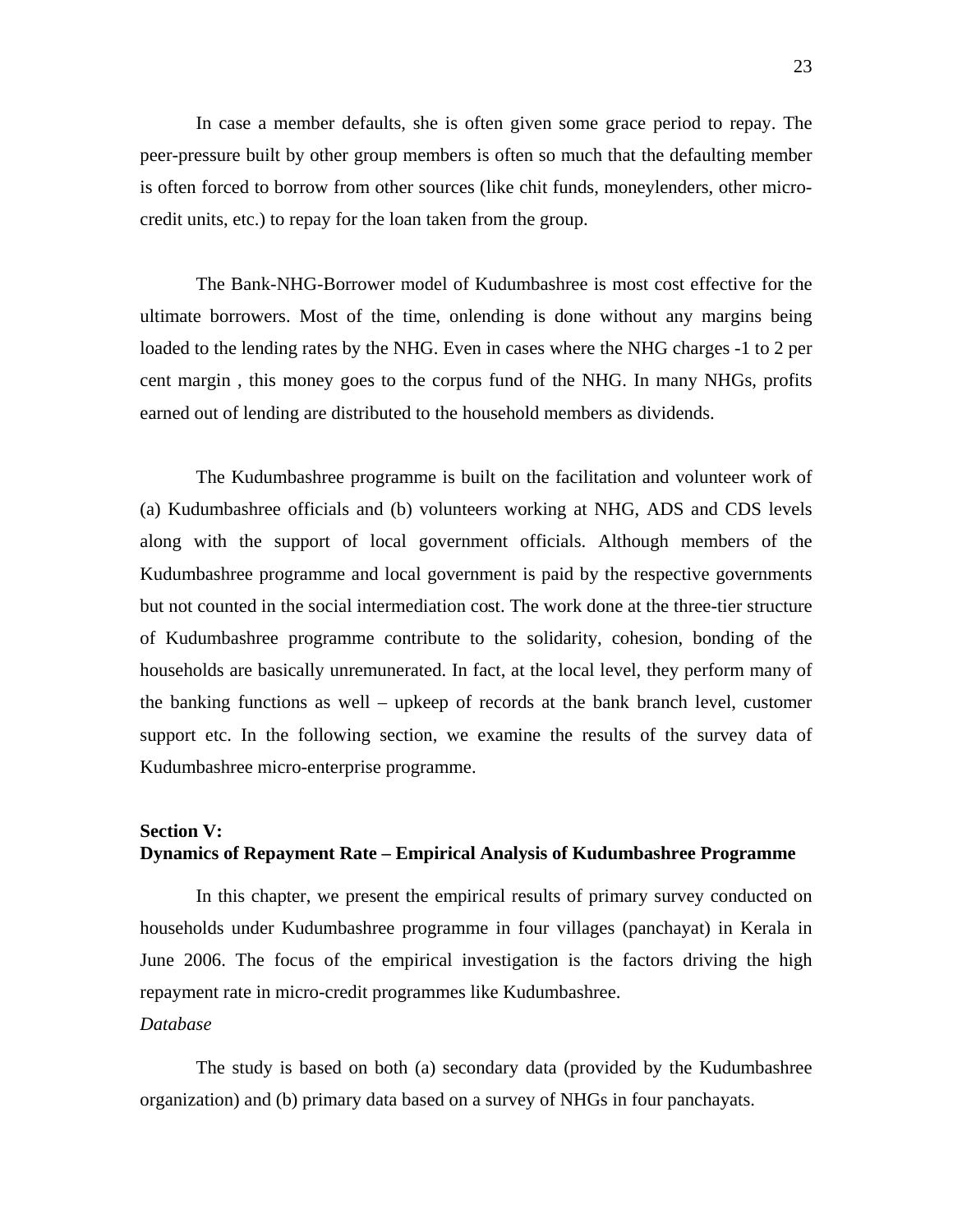#### *(a) Secondary Data*

The economic data about the four panchayats (Thazhava and Kuluthupuzha in Kollam district and Kumily and Peerumeedu in Idukki districts respectively) were provided by the panchayats as well as by the Kudumbashree organization.

Concerning the information on households under NHGs, the Kudumbashree organization maintains household level information at the ward, panchayat and at district levels. These data provide a host of information about the socio-economic characteristics – like age, education, level of poverty, size of the project, etc. – of the households under the program. Besides, Kudumbashree also conducts periodic (normally annual) evaluations (called bench-mark surveys) about changes in the socio-economic characteristics of these households. These data provided the initial database for our primary investigation.

#### *(b) Primary Data*

A survey of households NHGs under the Kudumbashree program was done in four different panchayats (Thazhava and Kuluthpuzha in Kollam district and Kumily and Peerumeedu in Idukki district) of Kerala in June 2006. All the four panchyats are predominantly rural and agriculture based for livelihood and broadly reflects the economic structure of Kerala economy. Even in the Kudumbashree programme, more three-fifths of their outreach is in rural areas. The basic data on households under NHGs under the micro-credit programme is maintained by the Kudumbashree organization(at the regional and district level). These data formed the base for our initial investigation. First, we stratified all households under NHGs under the different wards in a panchayat into those undertaking micro-enterprises and those undertaking other activities. Then, we selected 50 households each from each panchayat having micro-enterprises using a simple random number table. Thus, we covered 200 households from each four panchayats. This sample represents approximately around 10 per cent of the households under micro-enterprise programme. We collected the data through a structured questionnaire. While designing the questionnaire, we consulted the focus groups (Kudumbashree officials, NHGs, banks etc). Households were interviewed individually as well as in a group so as to cross-validate the data. The focus of the investigation is the dynamics of repayment rate and social impacts. In order to gauge their performance, we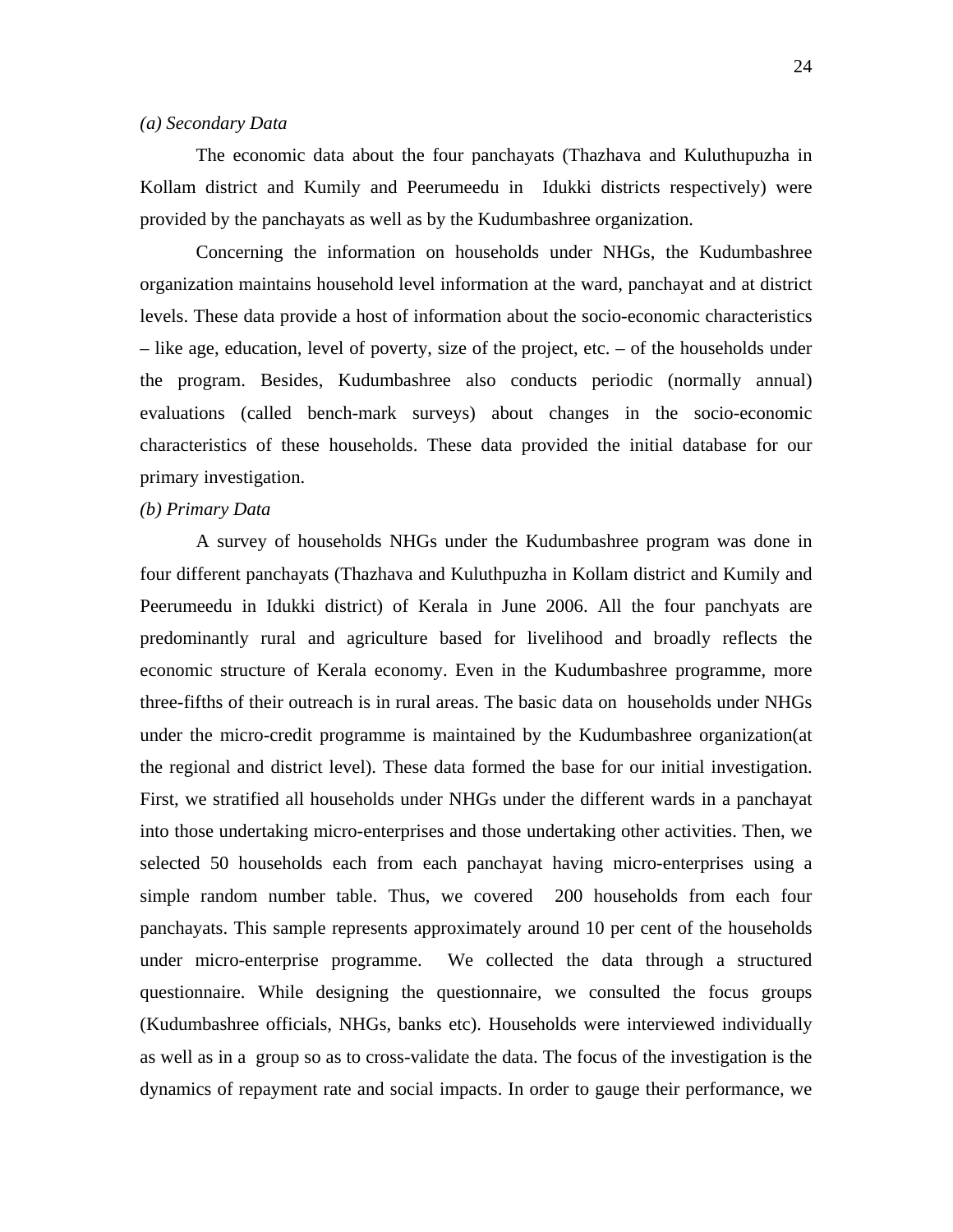supplemented the data wherever possible from the surveys conducted by the Kudumbashree district offices. We chose these panchayats for the study as they (NHGs) had a fairly good record of existence  $(2 - 4$  years) and because of the fact that they are in the south and central parts of Kerala which reflects the geographical diversity of the state. We did not choose any households from NHG from the northern part of Kerala as they were relatively new (of less than two years of existence).

| S1             | Parameters                                       | Thazhava | Kuluthupuzha | Peerumeedue | Kumily   |
|----------------|--------------------------------------------------|----------|--------------|-------------|----------|
| no.            |                                                  | (Kollam) | (Kollam)     | (Idukki)    | (Idukki) |
| $\mathbf{1}$   | Total Area (Sq. Kms.)                            | 23.58    | 424.06       | 114.75      | 795.28   |
| $\overline{2}$ | <b>Total Population</b>                          | 38,488   | 34,376       | 25768       | 34,558   |
|                | Male                                             | 18,347   | 16176        | 12837       | 17,377   |
|                | Female                                           | 20,141   | 18,200       | 12931       | 17,181   |
|                | Sex Ratio (Female to Male<br>Ratio)              | 1097     | 1125         | 1017        | 988      |
| 3              | Density of population per square<br>kilometers   | 1,632    | 81           | 225         | 42       |
| $\overline{4}$ | Literacy rate                                    |          |              |             |          |
|                | Male                                             | 93.8     | 85.0         | 91          | 79.05    |
|                | Female                                           | 85.9     | 79.0         | 78          | 71.07    |
| 5              | <b>Total Number of Families</b>                  | 9,005    | 8193         | 6398        | 8060     |
|                | No of BPL Families                               | 5,501    | 3686         | 3,198       | 4,251    |
|                | % of BPL Families                                | 61       | 45           | 50          | 52       |
| 6              | (a) No of families covered under<br>Kudumbashree | 5,515    | 2389         | 2242        | 6,820    |
|                | (b) % coverage                                   | 81       | 65           | 70          | 84       |
| $\tau$         | Amount of thrift (in million<br>Rupees)          | 119.9    | 20.59        | 0.75        | 171.1    |
| 8              | Amount of Loan (in million<br>Rupees.)           | 350.5    | 23.12        | 0.43        | 379.2    |
| 9              | Velocity of internal lending                     | 2.92     | 1.12         | 0.57        | 2.22     |

|  |  | <b>Table 4 : Basic Parameters of the Sample</b> |  |  |  |
|--|--|-------------------------------------------------|--|--|--|
|--|--|-------------------------------------------------|--|--|--|

Source: Kudumbashree and Lead Banks<sup>[17](#page-24-0)</sup> of these districts.

1

<span id="page-24-0"></span> $17$  In India, a bank is assigned the status of lead bank in a district. The bank designated as the lead bank has the task of assuming leadership role rural lending programs in the district (called as Lead Bank program).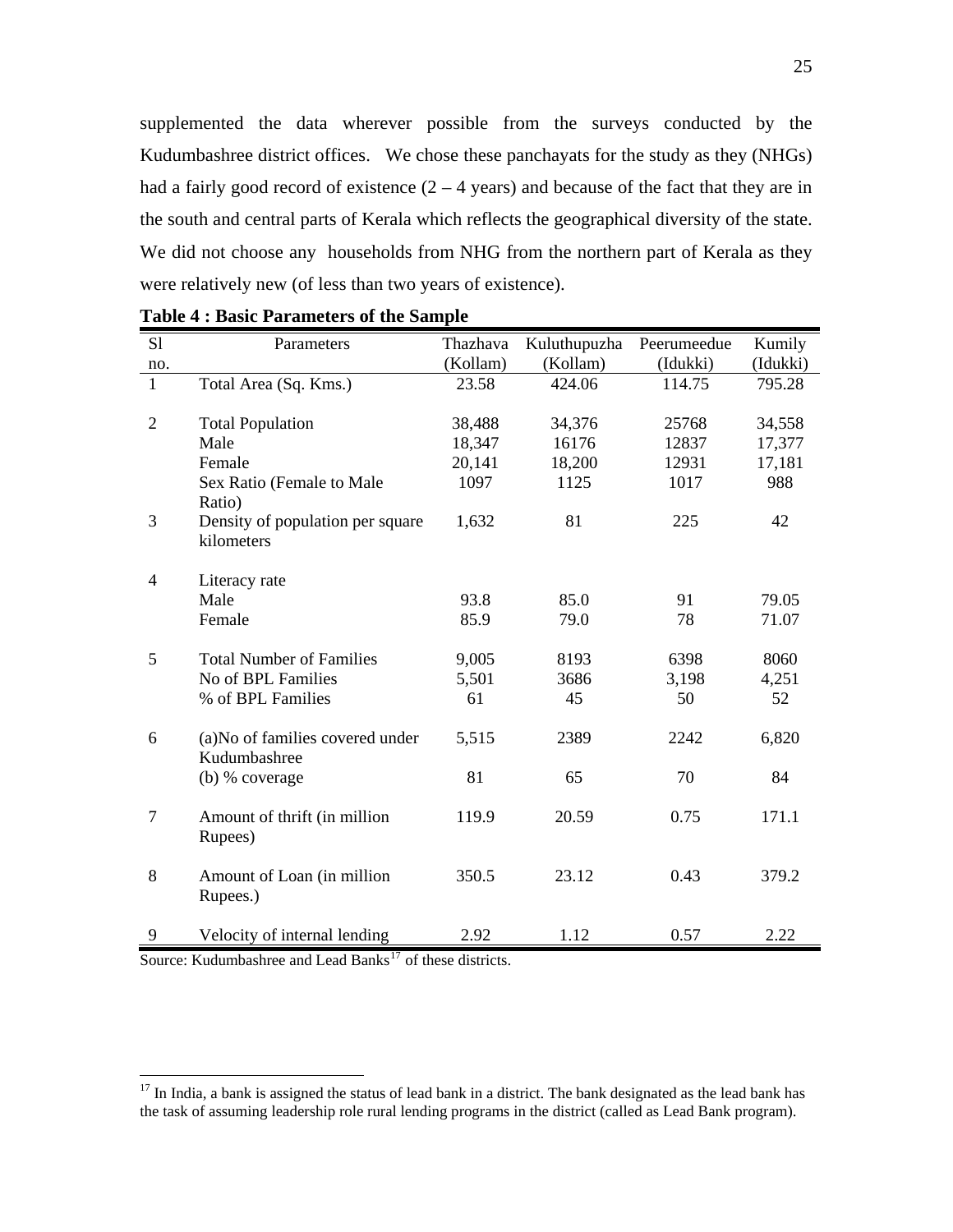The basic economic and social parameters of the panchayats in the sample is given in Table 4. As is evident from Table 4, the economic and social characteristics of the four panchayats is quite varied. The density of population in Thazhava panchayat is quite high (1632) as compared with other panchayats. In most the panchayats the sex ratio is favourable to female (except Kumily) as is the general pattern in the state of Kerala. It may be recalled Kerala is one of the few states in India where women outnumber men.

The literacy rate (both female and male) in all the panchayats in the sample are high reflecting the literacy status of the state (Kerala). But the number of families below the poverty line (BPL) is relatively high in all panchyats (in the range of 45 to 61 per cent). The coverage of Kudumbashree programme of these BPL families is also relatively high (65 to 84 per cent). A crude indicator of the intensity of Bank-NHG-borrower relationship is the ratio of thrifts (savings) to bank loan: a ratio of one would indicate that for every one rupee saved by these groups, it gets an additional one rupee loan from the banking system. This ratio is relatively high except for Peerumeedu panchyat.

In all the panchyats the households under Kudumbashree programme were wage labourers and micro-enterprises was an income supplementing activity. The lack of adequate employment activity (in rural areas) is the primary reason for their poverty: most of them could hardly manage to get five days of wage labour in a month. *Methodology* 

The data is analyzed using descriptive statistics – measures of central tendency and measures of dispersion (like range, standard deviation, variance, etc.). In order to facilitate a more meaningful analysis, we supplemented the descriptive statistics with analytical data analysis.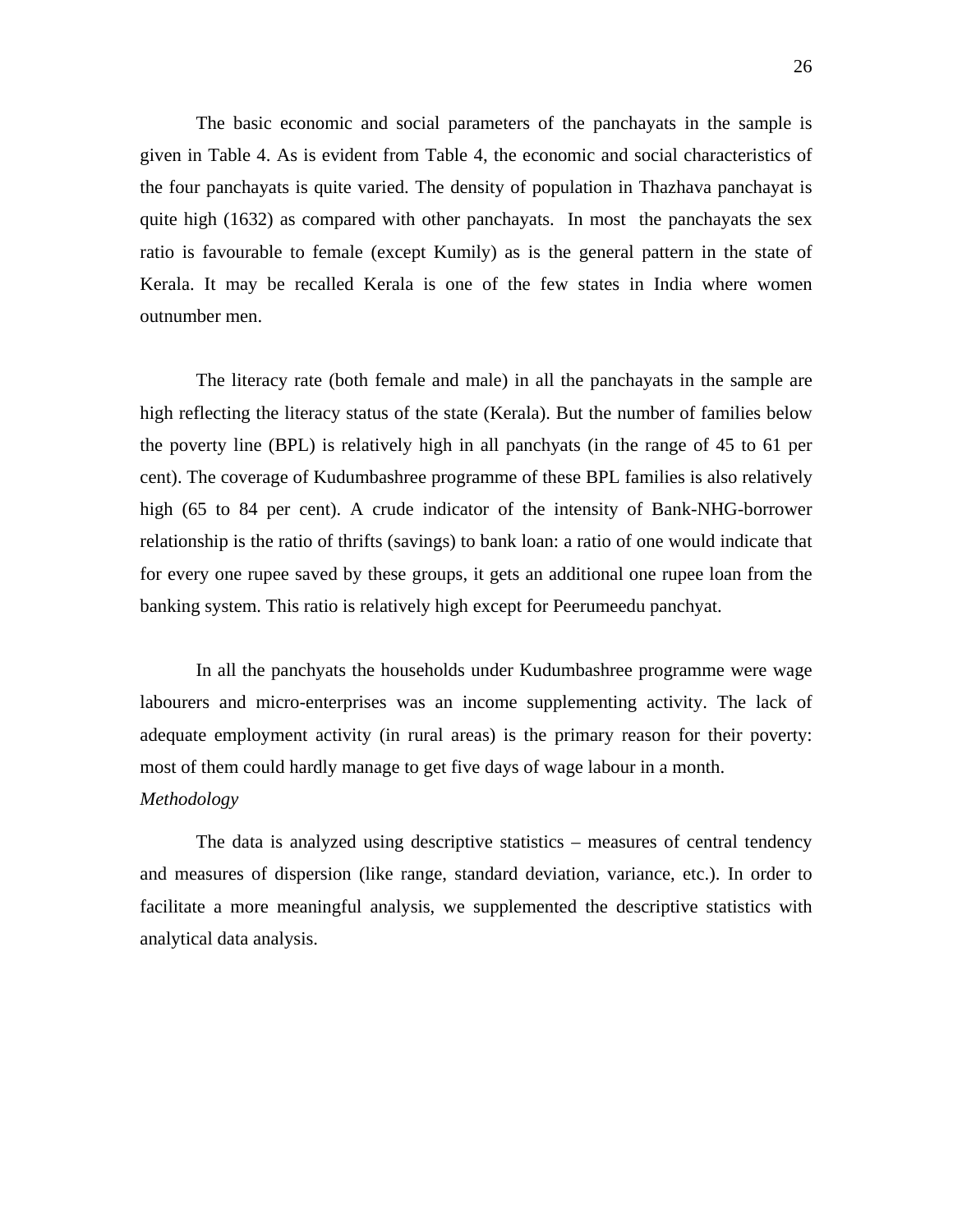| <b>Statistics</b>         | Total      | Bank      | Borrowing  | Average  | Gross    | <b>Net</b> |
|---------------------------|------------|-----------|------------|----------|----------|------------|
|                           | investment | Borrowing | from other | interest | income   | income     |
|                           |            |           | sources    | burden   |          |            |
| Minimum                   | 16,000     | 6,400     | $\theta$   | 960      | 10,000   | $-78,560$  |
| Maximum                   | 31,000     | 12,400    | 2,60,000   | 94,560   | 4,00,000 | 3,27,040   |
| Range                     | 15,000     | 6,000     | 2,60,000   | 93,600   | 3,90,000 | 4,05,600   |
| Mean                      | 26,440     | 10,566    | 24,706     | 10,101   | 36,095   | 25,994     |
| Median                    | 30,000     | 12,000    | 6,000      | 3600     | 27,500   | 19,220     |
| Mode                      | 30,000     | 12,000    | 6,000      | 960      | 21,000   | 1,560      |
| <b>Standard Deviation</b> | 4798       | 1917      | 34,128     | 12193    | 34875    | 34558      |
| <b>Kurtosis</b>           | $-1.26$    | $-1.27$   | 15.03      | 15.25    | 65.91    | 36.78      |
| Skewness                  | $-0.72$    | $-0.71$   | 2.97       | 2.97     | 7.04     | 4.67       |

**Table: 5: Basic Descriptive Statistics of the Sample** 

Source: Sample Survey

#### *Descriptive Statistics of the Sample*

The median loan size of households in the sample is estimated at Rs.12,000 (Table 5).. This comes to around 40 per cent of the total investment in micro-enterprise. The median size of 'borrowing from other sources' (which include institutional and noninstitutional sources) at Rs.6,000 is nearly one half of bank borrowing and comes to 20 per cent of the total investment. The median interest burden at Rs.3,600 per household comes to 20 per cent of the median total borrowing (banks plus other sources).

The median net income of households in the sample at Rs.19,220 is estimated to yield a rate of return (to total investment) of 64 per cent per annum. However the range in net income among households are quite varied. The least(minimum) was a negative of Rs. 78,560 and maximum of Rs.3,27,040 which shows that the net income among households in the sample varies quite widely. This is also evident from the high standard deviation for this variable in the sample.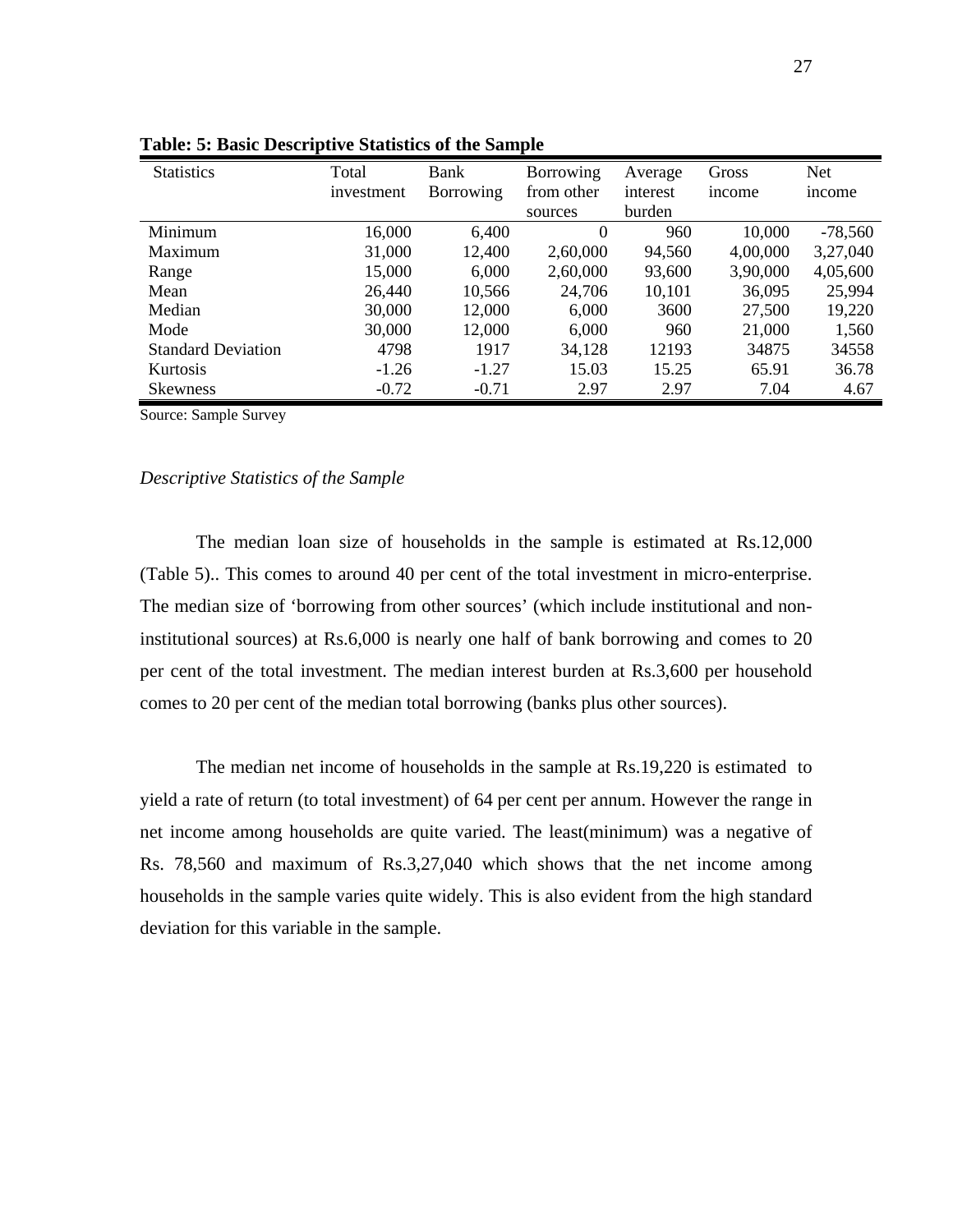# *Empirical Analysis Repayment Rate and its Determinants Repayment Rate: Sector-wise Performance*

An analysis of the distribution of activities undertaken by households under NHGs under the Kudumbashree program reveals that 52 percent of the projects (microenterprises) were agricultural, 35 percent were industry related activities and 13 percent were related to the service sector (see Table 6). In the sample, the bulk of the agricultural activities relate to animal husbandry: goat rearing, cow rearing and rabbit rearing. Most of the manufacturing activities relate to food processing and service sector activities relate mostly to tutoring, music and tailoring.

| Sector              | No of      | % to Total | <b>Repayment Rate</b> |
|---------------------|------------|------------|-----------------------|
|                     | Households |            |                       |
| Agricultural sector | 102        | 51.75      | 93.9                  |
| Industrial sector   | 25         | 35.18      | 84.6                  |
| Service sector      | 73         | 13.07      | 89.9                  |
| Total               | <b>200</b> | 100        | 91.3                  |

**Table 6: Average Repayment Rate of Households in Kudumbashree Programme According to Activity - 2006**

Source: Sample Survey

Micro-enterprises in the agricultural sector have a repayment rate of 94 percent while activities related to the industry and service sectors have a relatively low repayment rate of 84 percent and 90 percent respectively (Table 6). The higher repayment rate among agricultural micro-enterprises brings into focus the role of 'marketing' in the whole process. Agricultural products are generally tradable locally as they have ready market in rural communities. On the other hand, non-agricultural products are not readily tradable or marketable. They face competition from existing organized retail outlets. Therefore, for non-agricultural activities, groups' repayment record is handicapped by marketing constrains. In other words, micro-enterprises do sometimes create considerable 'non-tradables'. To make profits from these non-tradable goods or services is the major challenge faced by micro-credit enterprises. Hence a good understanding of the dynamics of micro-credit programmes requires an analysis of labour, credit and product markets in a unified framework.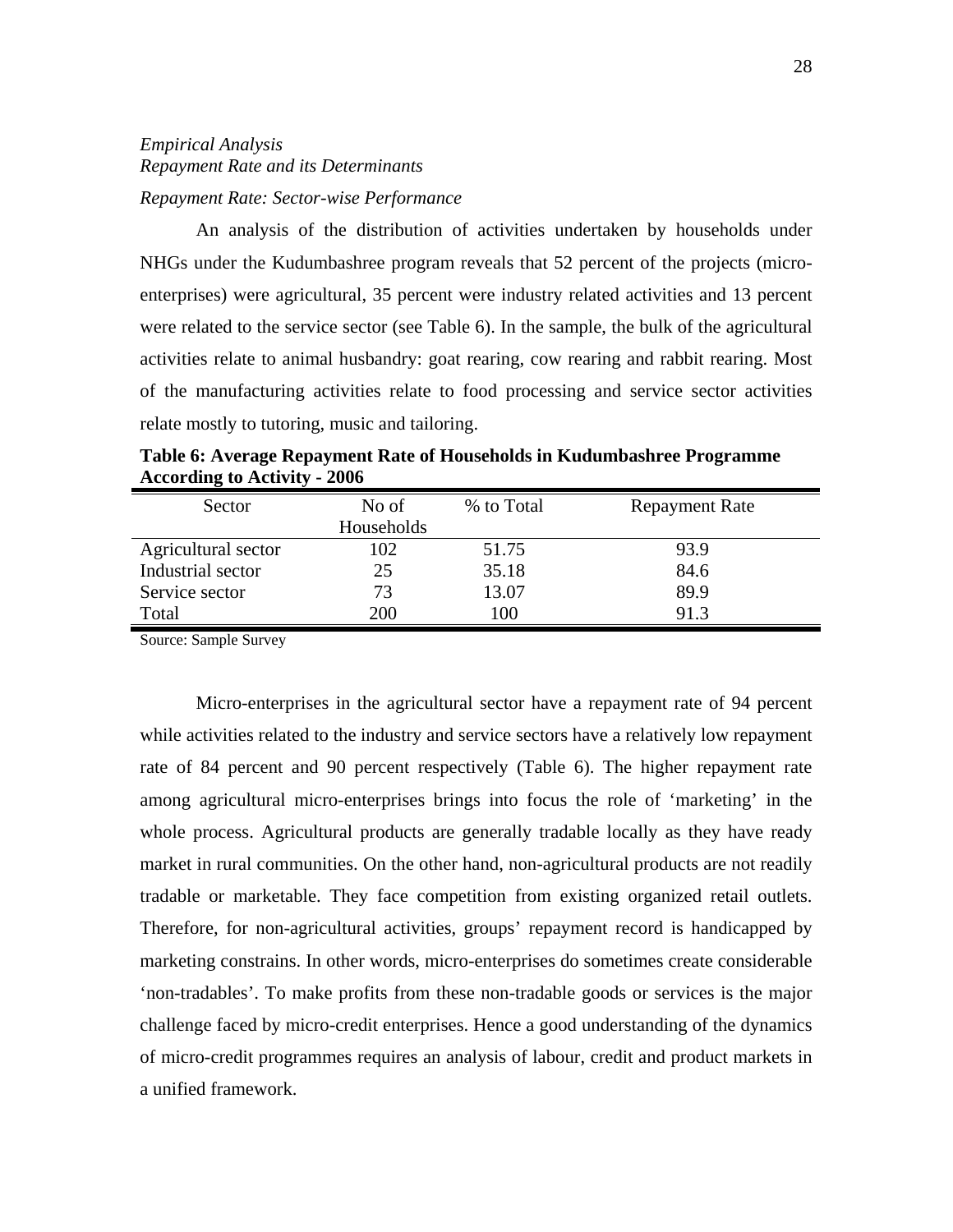#### *Repayment Rate and Poverty*

The Kudumbashree program considers households between four and five to be moderately poor while households having a score of six or higher were considered severely poor. The average poverty score of households in the sample was five. An analysis of the repayment record based on poverty score reveals interesting results. The severe poor (with poverty score of six and above) had a comparatively lower repayment rate (86.1 percent) as compared with the moderate poor (92.5 percent) (Table 7). This evidence shows that severity of poverty was not a significant factor explaining repayment behaviour of households under Kudumbashree programme.

**Table 7: Average Repayment Rate of Households in Kudumbashree Programme According to Poverty Score - 2006**

| <b>Poverty Score</b> | Repayment |        | NHGs       |
|----------------------|-----------|--------|------------|
|                      | rate      | Number | % to total |
|                      | 92.3      | 166    |            |
| 6 and above          | 86.       |        |            |

Source: Sample Survey

#### *Repayment Rate and Group Meetings*

Another effect of the weekly meetings is that they act as a formal mechanism to document their group and social interactions. Group members formally interact with each other through these meetings. The agenda for each meeting includes discussions on thrift, amount of loan, norms for loan disbursal, etc., that are recorded. These documents act as evidences of their in-group solidarity and mutual insurance for lenders (banks).

Group meetings provide an opportunity to assess the repayment of its members. Individual defaults are easily identified and discussed collectively. One can identify two types of peer pressure working on individual defaulters – ex-ante and ex-post peer pressure. The ex-ante peer pressure reinforces an individual's desire to repay her portion of the loan. Normally defaulting members are given a grace period and are encouraged to find alternative sources of funds. If the individual is not in a position to repay, the group can then exert ex-post pressure. The ex-post pressure can take a number of forms including village gossip, social boycott, seizure of assets, etc. The empirical evidence reported in Table 8 shows that repayment record of those households who attend group meetings regularly is better than those with irregular attendance.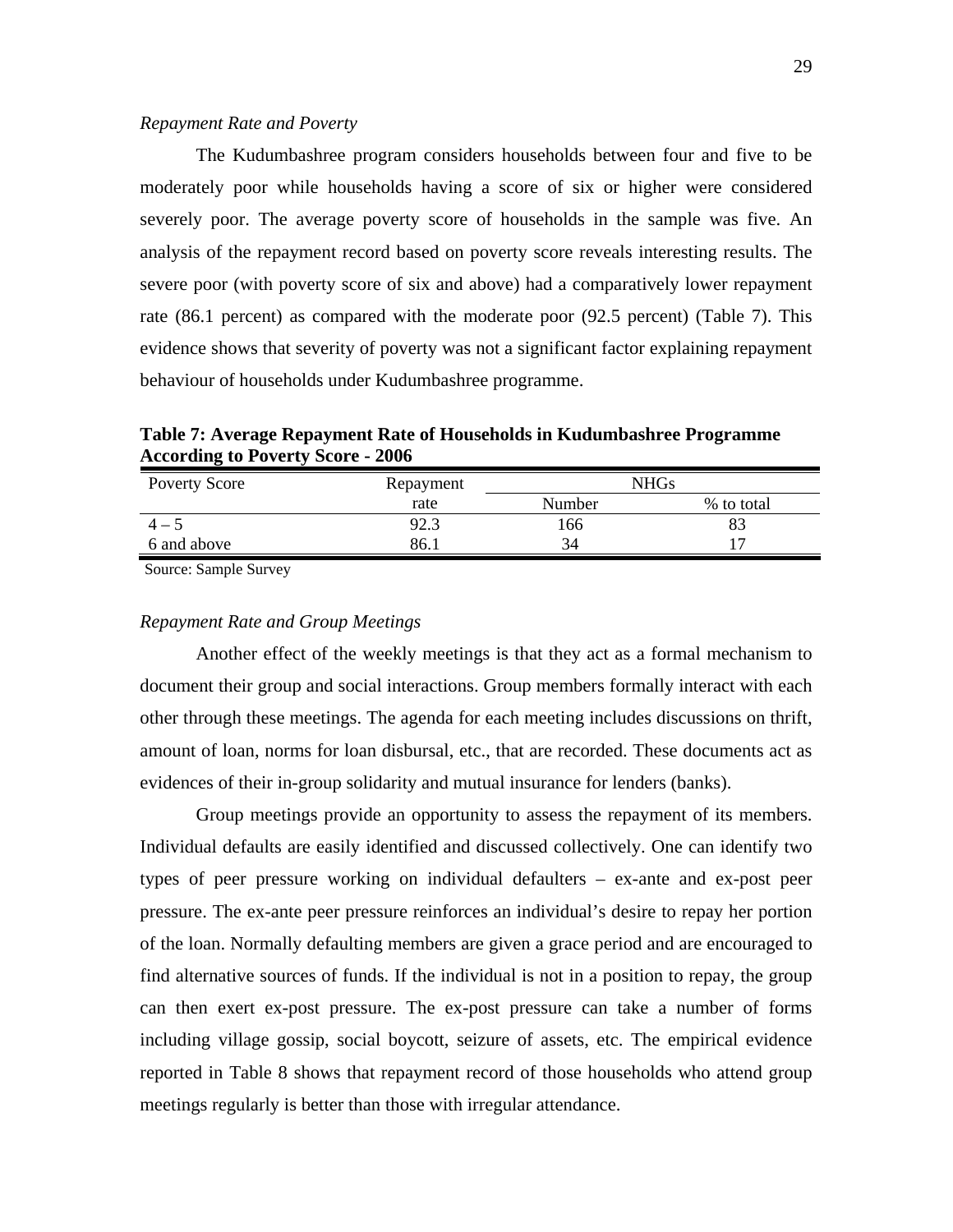| Presence to the meetings | <b>Repayment Rate</b> | <b>NHGs</b>    |            |
|--------------------------|-----------------------|----------------|------------|
|                          | (96)                  | Number of NHGs | % to total |
| Regular attendance       | 92.8                  | 115            | 57.5       |
| Irregular attendance     | 89.3                  | 85             | 42.5       |
| Average and total        | 91.3                  | <b>200</b>     | 00         |

**Table 8: Average Repayment Rate of Households in Kudumbashree Programme According to their presence in Mandatory Meetings - 2006**

Source: Sample Survey

#### *Pre-Repayment of the Loan*

An analysis of the repayment record of borrowers under the Kudumbashree program in the sample reveal that about 30 percent of households under NHGs had prerepayment, i.e. they were ahead of their repayment schedules. It is important to analyze the reasons for this pre-repayment. Although this is an intriguing financial behavior, it can easily be explained with the two positives incentives provided by Kudumbashree: (a) to secure future loans – the contingent renewal explanation and (b) pre-repayment enables the borrowing households to secure subsidies earlier<sup>[18](#page-29-0)</sup>.

The promise of securing a higher future loan acts as a powerful incentive to fully repay their loan. As evident from Table 3 the internal velocity of households' credit under Kudumbashree program was more than 2. This implies that they are able to secure loans more than their thrift from banks. In fact, some of the households in the sample were at their second loan from banks.

#### *Competitive Microfinance*

 $\overline{a}$ 

The issue of competitive microfinance is widely discussed in the literature and is of recent origin (Besley and Coate, 1995; Marquez, 2002; McIntosh, Janvry and Sadoulet, 2005, McIntosh & Wydick, 2005). Competitive microfinance occurs when multiple lenders exist and they are overlapping in their geographical area. In such a situation many borrowers may be taking loans from several lenders simultaneously or 'double dipping'. Double dipping is meant to smoothen the timing of the repayment of loans and to maintain cash flow. In the presence of double dipping, the ability of the

<span id="page-29-0"></span><sup>&</sup>lt;sup>18</sup> It must be noted that subsidies are treated in the installment of the loan.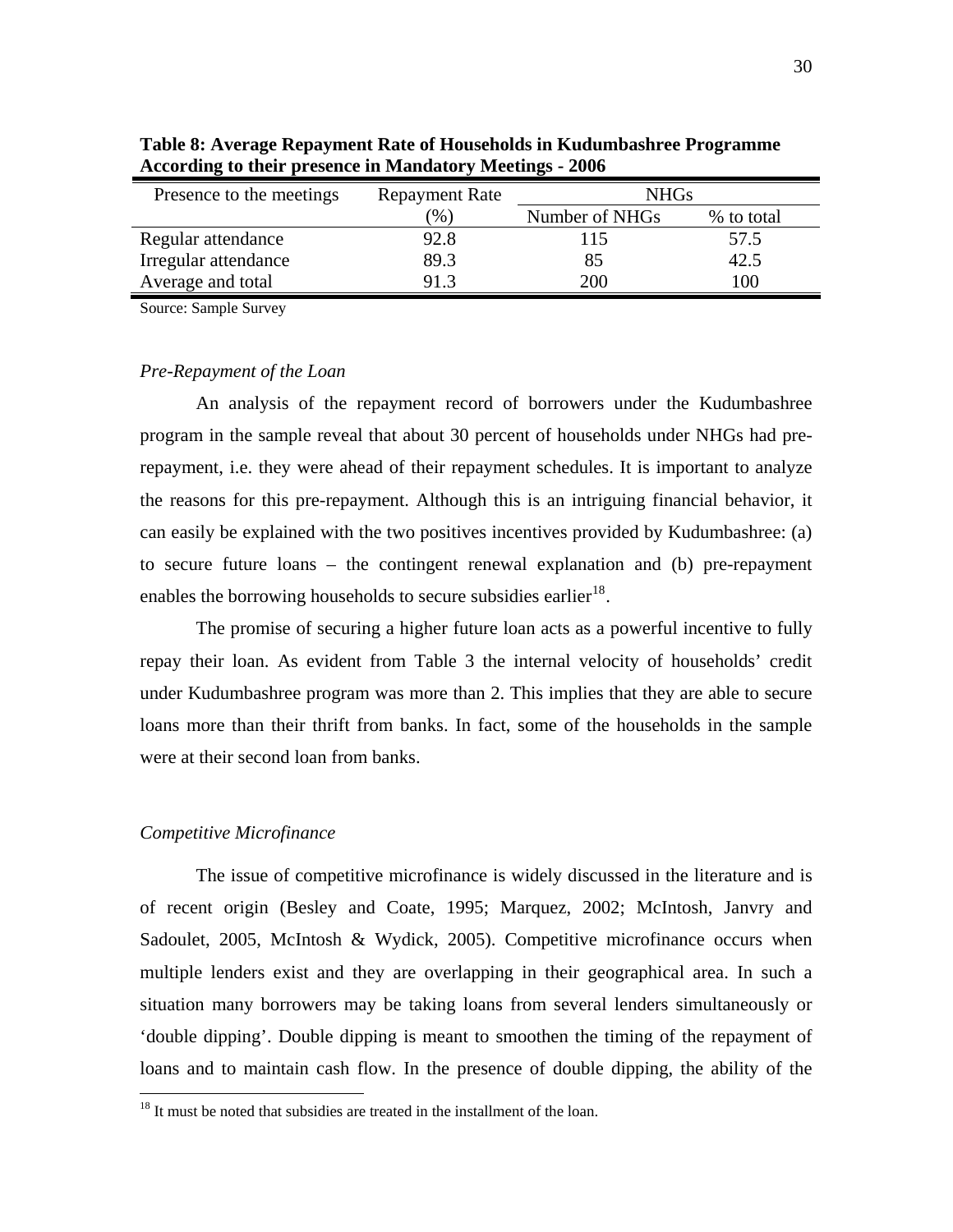lenders to use dynamic incentives to secure repayment is limited (McIntosh, Janvry and Sadoulet, 2005, McIntosh & Wydick, 2005).

In our sample, NHGs members are often found to be members of other microfinance programs as well. In fact, 50 percent of households were found to also be members of other microfinance entities that are competing on the same geographical area<sup>[19](#page-30-0)</sup>. Apart from other microfinance entities, many households were found to be borrowing from other non-bank entities that have higher interest rates (money lenders, chit funds, etc.) to repay their loans. This cross borrowing situation could lead to a high repayment of their borrowings with the Kudumbashree program. However, by availing cross financing, the financial indebtedness only worsens. The fact that many microfinance programs (especially agricultural based) generate surplus in net income underscores the utility of the program despite of some borrowers availing of cross financing and indulging in double dipping.

### **Section VI Conclusion**

 $\overline{a}$ 

The policy regime with respect to financial inclusion in India has undergone dramatic changes since 1950s. The nationalization of major banks in India in 1969 and the consequent social banking phase placed financial inclusion and economic development as the cornerstone of Indian economic planning. This regime was essentially supply-oriented and the focus was to link credit planning with national economic planning. The economic reforms since 1992 with emphasis on deregulation and efficiency had led severe credit starvation of the poor, rising indebtedness of farmers and farmer suicides.

The scaling up of microfinance on an accelerated platform since 1992 under Bank-SHG model was step to replace the state activism in the pre-1992 period with enhanced role for private sector in credit delivery for the poor. Although the outreach of Bank-SHG programme has increased substantially in the post-1992 period, it has

<span id="page-30-0"></span> $19$  Kudumbashree evolves in an environment where several microfinance programs are competing against each other. This competition situation is normally one that lowers the repayment rate as it is suspected to raise the level of indebtedness of the borrowers (Wright and Rippey (2003), Vogelgesang (2001) and McIntosh and Wydick (2005).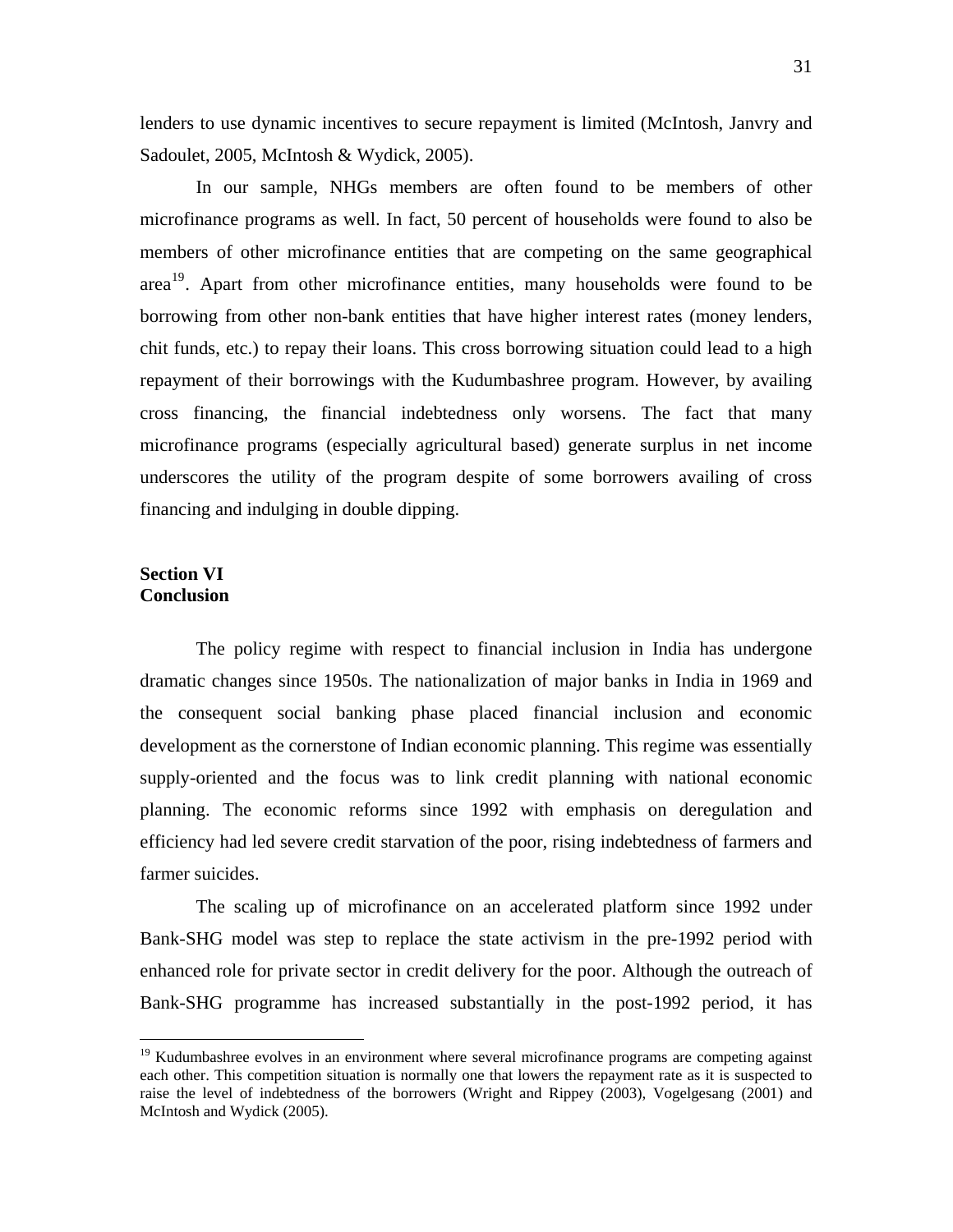generated considerable issues in the course of its outreach. One of the issues is the large scale borrower revolt (especially in the state of Andhra Pradesh which has the highest microfinance penetration) on the ground of usurious interest rates charged by MFIs. An alternative model of delivery to the commercial model is the Kudumbashree program in Kerala.

The poverty eradication mission called Kudumbashree is a women-centered antipoverty program initiated in 1998 by the Government of Kerala, in India. Based on a primary survey of two hundred households in four communities in Kerala, the study examines the dynamics of high repayment rate. The motivation for seeking micro-credit is the lack of adequate employment in the rural sector. The access to micro-credit is part of the endeavour of the household to supplement wage income. This income supplemental (micro-credit) activity is performed by members of the household individually or as a group(of households). Repayment rate is not a good indicator of performance of micro-credit activities as it conceals the dynamic interaction of labour, credit and product markets in a rural setting.

Micro-enterprises do create considerable non-tradables (output which cannot be marketed). This would have implication for repayment rate. Micro-enterprises which are agriculture based have high repayment record as opposed to non-agricultural microenterprises. Non-agricultural micro-enterprises have substantial marketing problems which lead to default, non-repayment or low repayment of loans.

Most of the households (around 50 percent) were found to have multiple memberships in other micro-credit organizations. This enables them to double dip and to smoothen the timing of the repayment. Thus, the availability of funds from other microcredit organizations raises questions about whether micro-credit reduces the vulnerability of the poor. It is suffice to say that the availability of micro-credit widens the borrowing possibilities of the poor. In the absence of positive returns from micro-enterprises (as in the case of many non-agricultural activities), it could lead to more indebtedness among borrowers. Households were also found to borrow outside the micro-credit set up from informal sector (like moneylenders, local chit funds, etc.). Thus, the repayment record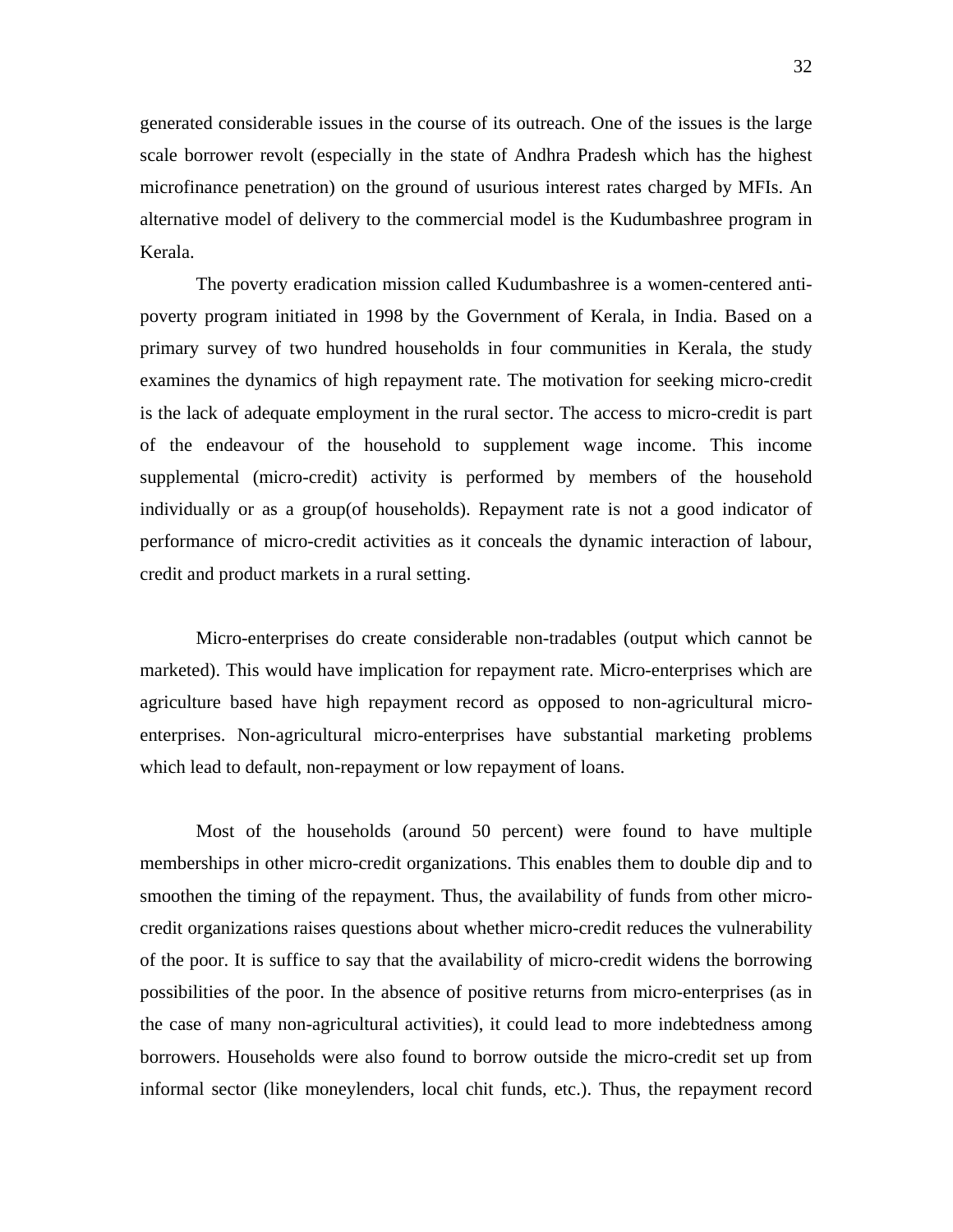*per se* does not reveal the true picture of micro-enterprises.Micro-credit programs like Kudumbashree should not be solely judged in terms of repayment records, it should also be judged in terms of its social impacts which we are addressing in a separate paper.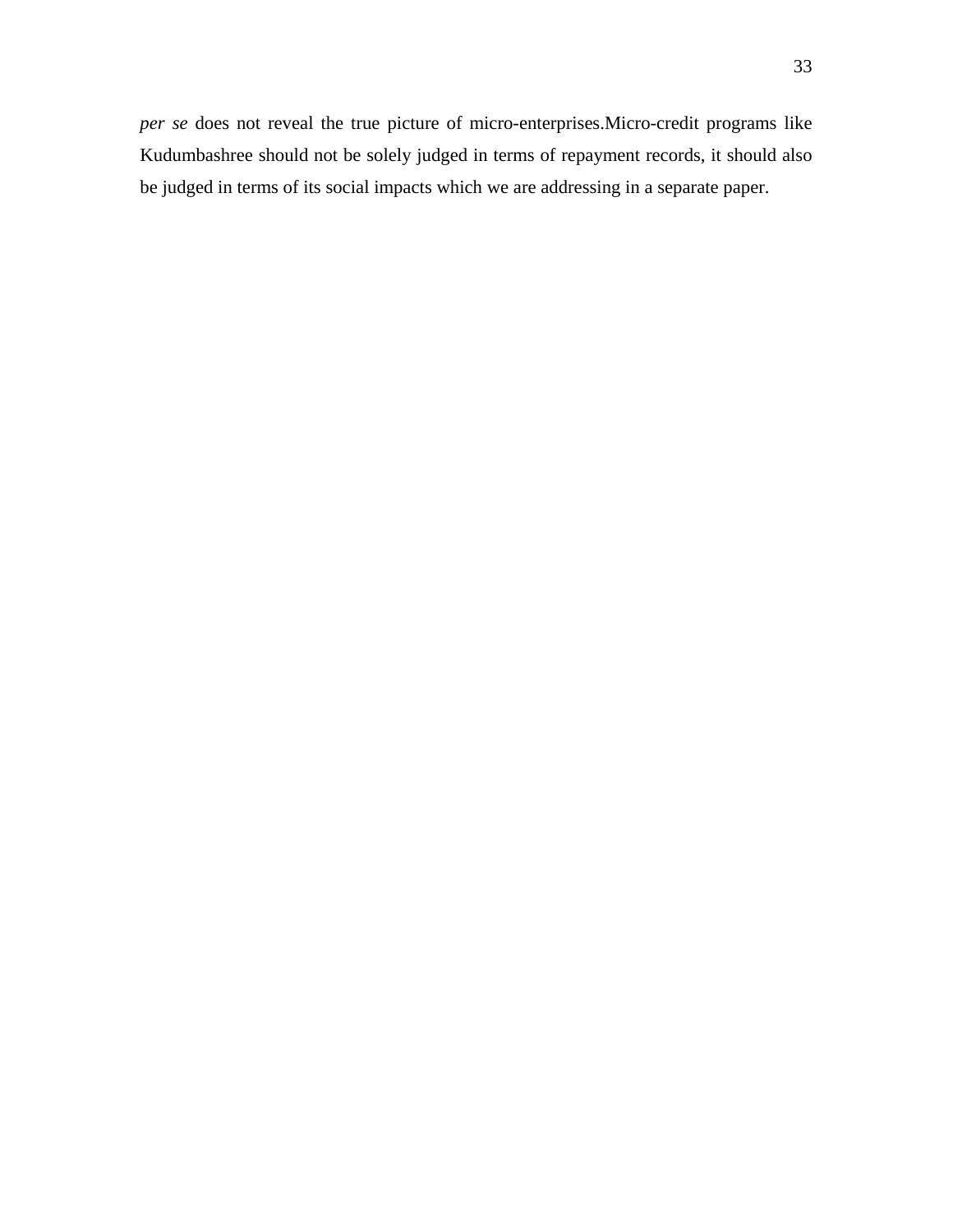| Rural |                                                                                          | Urban |                                                                                                                 |
|-------|------------------------------------------------------------------------------------------|-------|-----------------------------------------------------------------------------------------------------------------|
| 1     | Family with no land /less than 10 cents of<br>land.                                      | 1     | Families with no/limited (less than 5<br>cents) of land.                                                        |
| 2     | Family with no house/dilapidated house.                                                  | 2     | Family with no house/dilapidated<br>house.                                                                      |
| 3     | Family with no access to sanitary latrines.                                              | 3     | No access to safe drinking water<br>(within 150 meters).                                                        |
| 4     | No access to safe drinking water (within<br>300 meters).                                 | 4     | No access to sanitary latrine.                                                                                  |
| 5     | Women headed household/presence of<br>widow, divorcee/abandoned lady/unwed<br>mother.    | 5     | Family with no stable employment<br>(less than 10 days in a month).                                             |
| 6     | Family with no regularly employed<br>person.                                             | 6     | Family with women as the breadwinner<br>and/or women who is<br>widowed/divorced or family with<br>unwed mother. |
| 7     | Family who has a physically<br>challenged/mentally<br>challenged/chronically ill member. | 7     | Family who is physically<br>challenged/mentally challenged/other<br>disabilities                                |
| 8     | Socially disadvantaged groups like<br>Scheduled Caste/Scheduled Tribe.                   | 8     | Socially disadvantaged groups like<br>Scheduled Caste/Scheduled Tribe.                                          |
| 9     | Families with an illiterate adult member.                                                | 9     | At least a member of the family is<br>addict to alcohol or drug.*                                               |

**Annexure 1: Nine Points Poverty Index** 

\* Since 2000, this criterion was replaced with "Family with no color T.V". Source: Government of Kerala, 2005c; Kudumbashree website.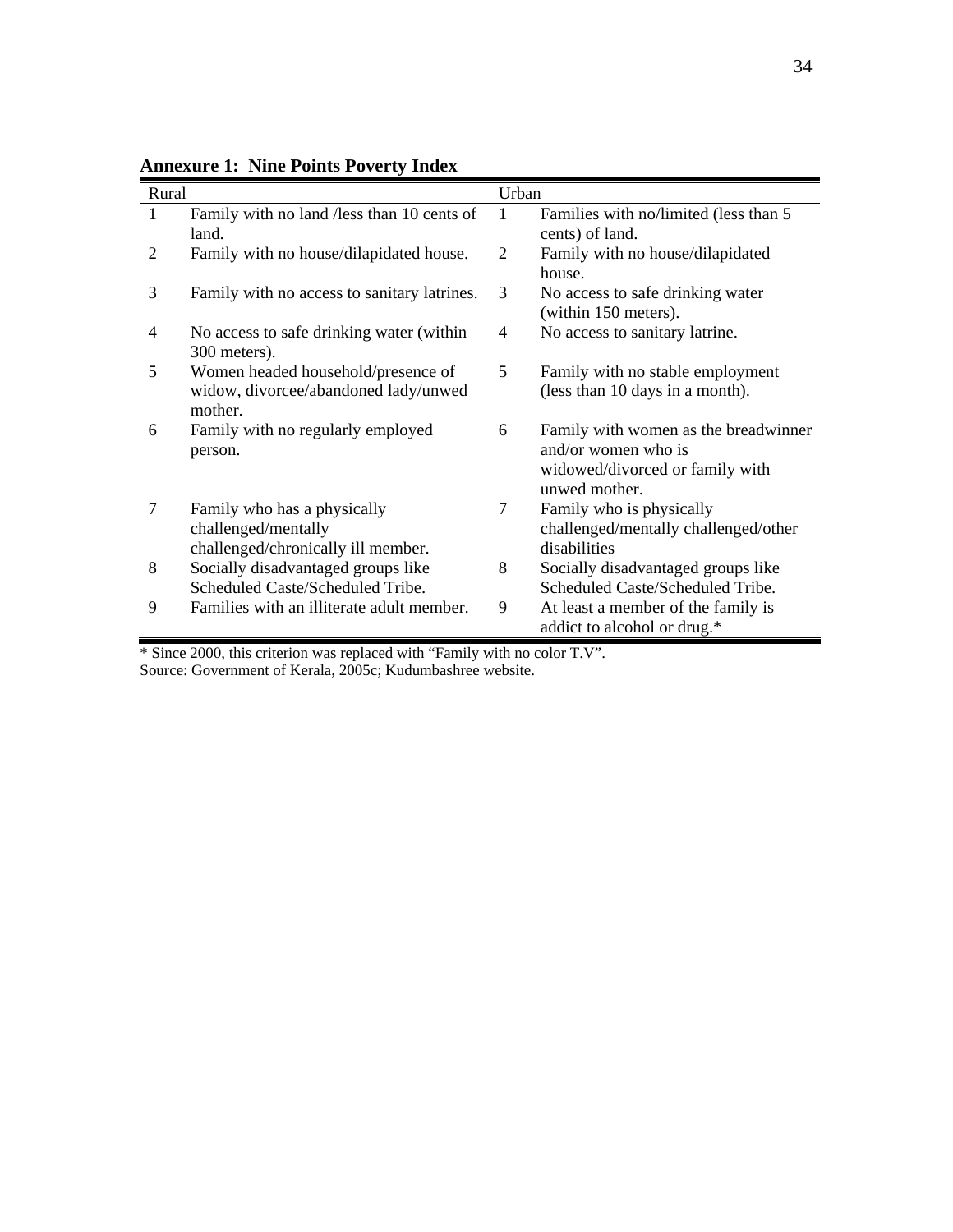#### **References**

- Abrams, J. and Damian von Stauffenberg (2007) *Loan Reversal: Are Public Development Instituions Crowding Out Private Investments in Microfinance?,* MicroRate, February.
- Sen, A. K. (1979) 'Personal Utilities and Public Judgement: or What's Wrong with Welfare Economics', *Economic Journal,* **89**, pp.537-58.
- ---------(1985) *Commodities and Capabilities.* Amsterdam: North-Holland.
- ---------(1987) 'The Standard of Living: Lecture II, Lives and Capabilities', *The Standard of Living*, Ed. G. Hawthorn, 20-38. Cambridge: Cambridge University Press.
- Anand, J. S (2002) '*Self-Help Groups in Empowering Women: Case Study of Selected SHGs and NHGs'*, Discussion Paper No. 38, Centre for Development Studies, Thiruvanthapuram.
- Armendariz de Aghion, Beatriz (1999) 'On the Design of a Credit Agreement With Peer Monitoring', *Journal of Development Economics,* **60**, pp.79-104.
- Armendariz de Aghion, Beatriz and Jonathan Murdoch (2005) *The Economics of Microfinance*. Cambridge, M.A: MIT Press.
- Banerjee, A, Timothy Besley and Tomothy Guinnane (1994) 'The Neighbor's Keeper: The Design of a Credit Cooperative with Theory and a Test', *Quarterly Journal of Economics,* **109**, pp**.** 491-515.
- Basu, P and Pradeep Srivastava (2005) 'Exploring Possibilities: Microfinance and Rural Credit Access for the Poor in India', *Economic and Political Weekly*, **40**, pp. 1747-1755.
- Becker, Gary (1991) *A Treatise on the Family.* Cambridge, Harvard University.
- Besley, T and Stephen Coate (1995) 'Group Lending: Repayment Incentives and Social Collateral', *Journal of Development Economics,* **46,** pp: 1-18.
- Conning, J (1996) *Group Lending, Moral Hazard and the Creation of Social Collateral.* IRIS working Paper #165. University of Maryland at College Park: Center for Institutional Reform and the Informal Sector.
- Copestake, J, Sonia Bhalotra and Susan Johnson (2001) 'Assessing the Impact of Microcredit: A Zambian Case Study', *Journal of Development Studies,* **37,** pp. 81-100.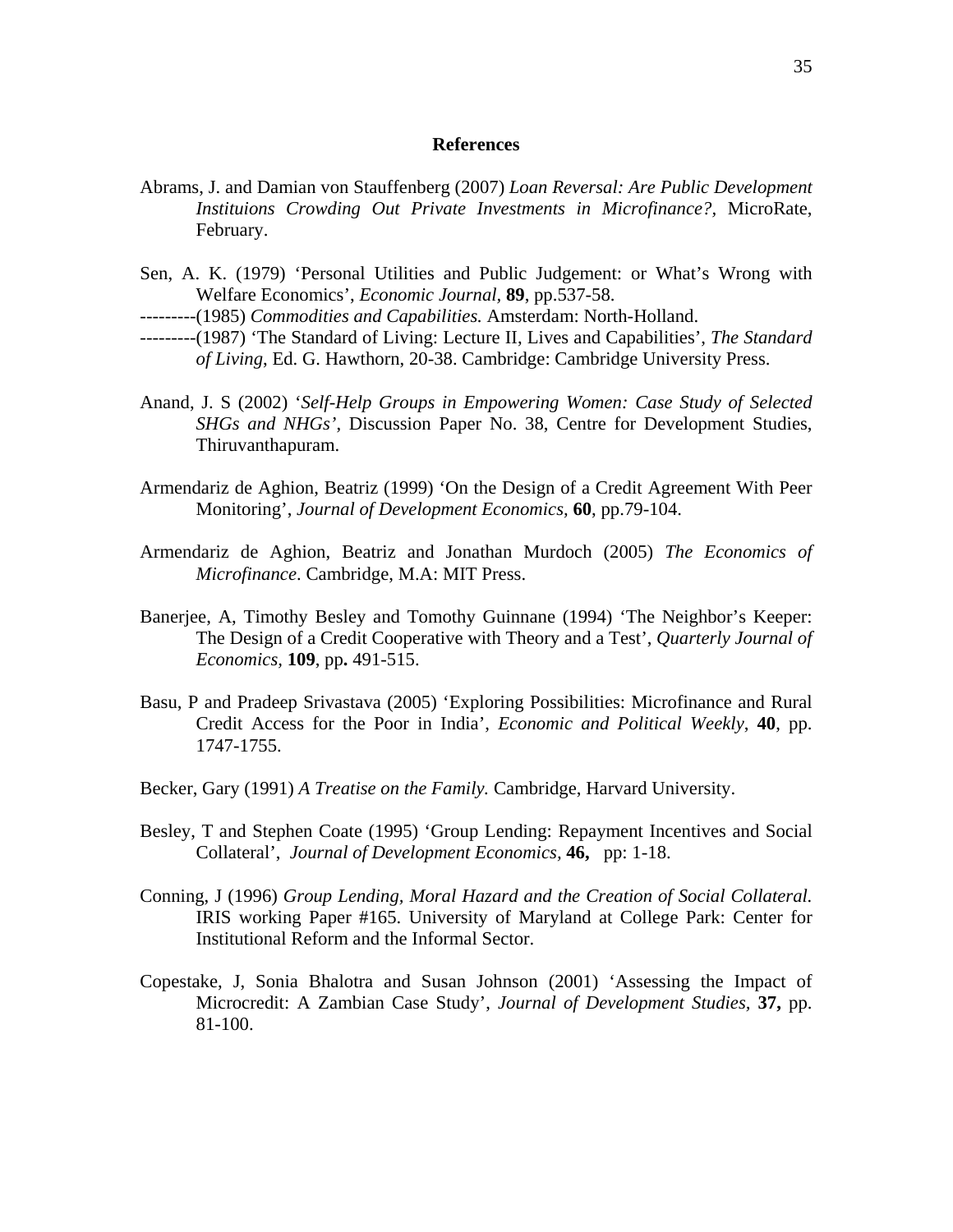- Cull, R, Asli Demigüt-Kunt and Jonathan Murdoch (2006) 'Financial Performance and Outreach: A Global Analysis of Leading Microbanks.' *World Bank Policy Research Working Paper*. Washington D.C.: The World Bank.
- Devika, J and Binitha V. Thampi (2007) ' Between 'Empowerment' and 'Liberation': The Kudumbashree Initiative in Kerala', *Indian Journal of Gender Studies*, **14**, pp.33-60.
- Dowla, A and Dipal Barua (2006) *The Poor Always Pay Back: The Grameen II Story.*  Bloomfield (USA): Kumarian Press Inc.

George, K.K. (1993) *Limits to Kerala Model of Development: An Analysis of Fiscal Crisis and Its Implication.* Center for Development Studies, Thiruvananthapuram. ---------(1998) 'Historical Roots of the Kerala Model and its Present Crisis', *Bulleting of* 

Ghatak, M (1999) 'Group Lending, Local Information and Peer Selection', *Journal of Development Economics,* **60** , pp.27-50.

*Concerned Asian Scholars,* **30**, pp.35-40.

- ---------(2000) 'Screening by the Company You Keep: Joint Liability Lending and the Peer Selection Effect', *Economic Journal,* **110**, pp.601-631.
- Ghatak, M and Timothy W. Guinnane (1999) 'The Economics of Lending with Joint Liability: Theory and Practice', *Journal of Development Economics,* **60**, pp. 195- 228.
- Ghate, P (2007a) *Microfinance in India A State of the Report, 2006*, Microfinance India, New Delhi. \_\_\_\_\_(2007b) *Indian Microfinance: The Challenges of Rapid Growth*, New Delhi, Sage.
- Government of Kerala (1996) *Kerala Economic Survey 1995-96.* Thiruvananthapuram: State Planning Board.
- ---------(2005a) *Economic Review 2004-2005*. Ministry of Finance, Thiruvanthapuram.
- ---------(2005b) *Human Development Report 2005.* Thiruvananthapuram, State Planning Board.
- ---------(2005c) *Statistics for Planning 2005.* Thiruvananthapuram: State Planning Board.
- --------(2006) *Draft Approach Paper for Kerala's Eleventh Five Year Plan*, State Planning Board, Thiruvananthapuram.
- Hoff, K and Joseph Stiglitz (1993) 'Imperfect Information and Rural Credit Market: Puzzles and Policy Perspectives', in *The Economics of Rural Organization*, eds. Karla Hoff, Avishay Braverman and Joseph Stiglitz. Oxford: Oxford University Press.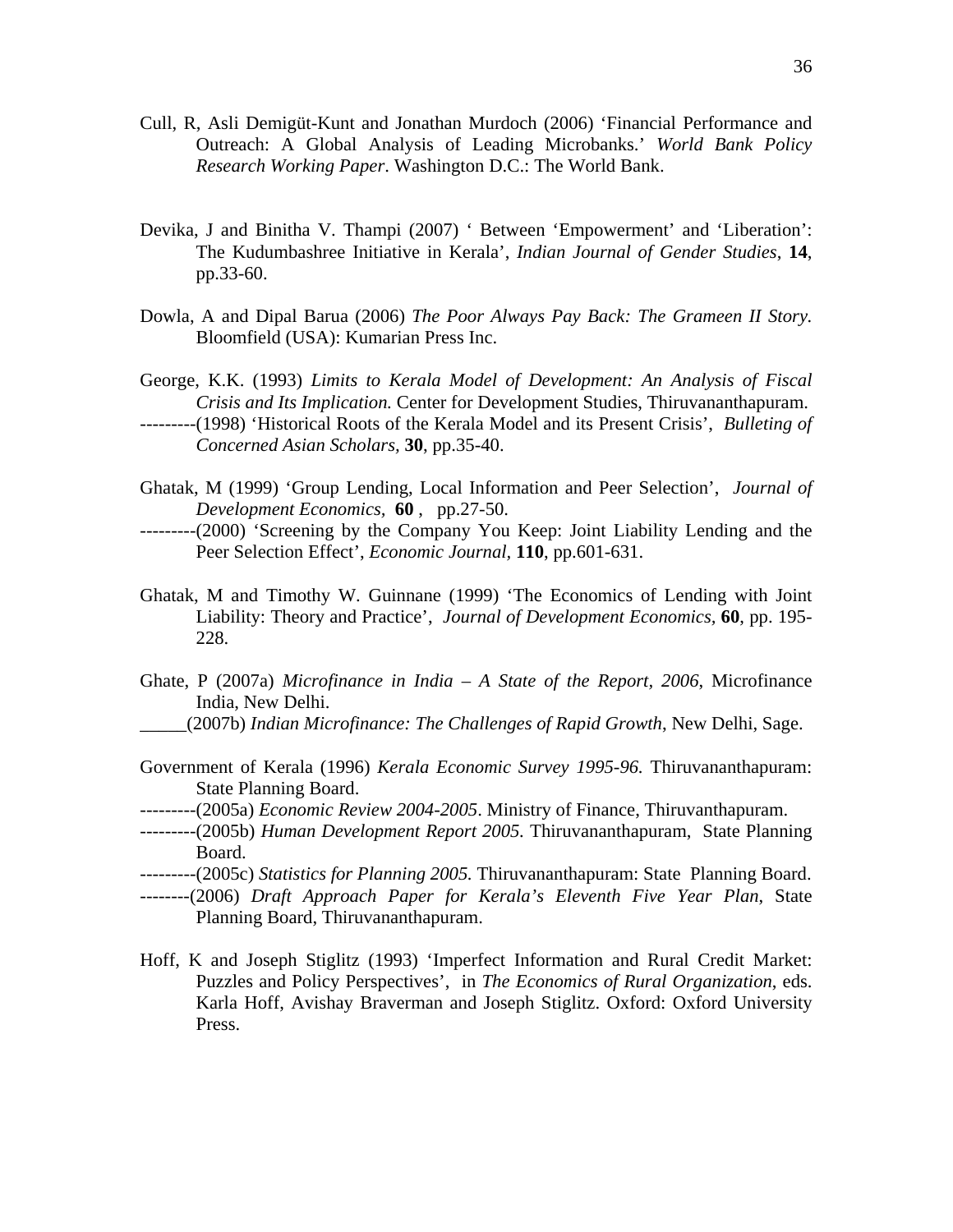- Husain, M (1998) *Poverty Alleviation and Empowerment The Second Impact Assessment Study of BRAC's Rural Development Programme*. BRAC, Research and Evaluation Division, Bangladesh.
- Jeromi, P.D (2007) 'Farmers' Indebtedness and Suicides: Impact of Agricultural Trade Liberalisation in Kerala', *Economic and Political Weekly*, **42**, pp.3241-3247.
- John, M.S and Jos Chathukulam (2002) 'Building Social Capital Through State Initative:Participatory Planning in Kerala', *Economic and Political Weekly*, **37**, pp. 1939-1948.
- Kadiyala, S (2004) *Scaling Up Kudumbashree Collective Action for Poverty Alleviation and Women's Empowerment*. Food Consumption and Nutrition Division, FCND Discussion Paper No.180, Washington D.C.: International Food Policy Research Institute.
- Kannan, K.P. (1990) 'Kerala Economy at the Crossroads?' *Economic and Political Weekly,* **25***,* pp.1951-1956.
- Khalily, B, MA Taslim, MO Imam and SA Khan (2002) *Impact of formal bank credit on agricultural production in Bangladesh*. Bangladesh Bureau of Business Research and Bangladesh Agricultural research Council.
- Khandker S. R. (1998) 'Microcredit Program Evaluation: A Critical Review', *IDS Bulletin,* **29,** pp.11-20.
- Khandker, S. R., Baqui Khalily and Zahed Khan (1995) *Grameen Bank: Performance and Sustainability,* Discussion Paper No.306, Washington D.C: The World Bank.
- Madajewicz, M (1998) *Capital for the Poor: The Effect of Wealth on the Optimal Loan Contract.* Working Paper. Stockholm: Stockholm School of Economics.
- Mahajan, Vi (2005) 'From Microcredit to Livelihood Finance', *Economic and Political Weekly,* **60,** pp. 4416-4419.
- McIntosh, C and Bruce Wydick (2005) 'Competition and Microfinance', *Journal of Development Economics,* **78,** pp.271-298.
- McIntosh, C, Janvry, Alain de and Elisabeth Sadoulet (2005) 'How Rising Competition Among Microfinance Institutions Affects Incumbent Lenders', *The Economic Journal*, **115**, pp.987-1004.
- Mor, N and Bindu Ananth (2007) 'Inclusive Financial Systems: Some Design Principles and a Case Study', *Economic and Political Weekly*, **42**, pp.1121-1126.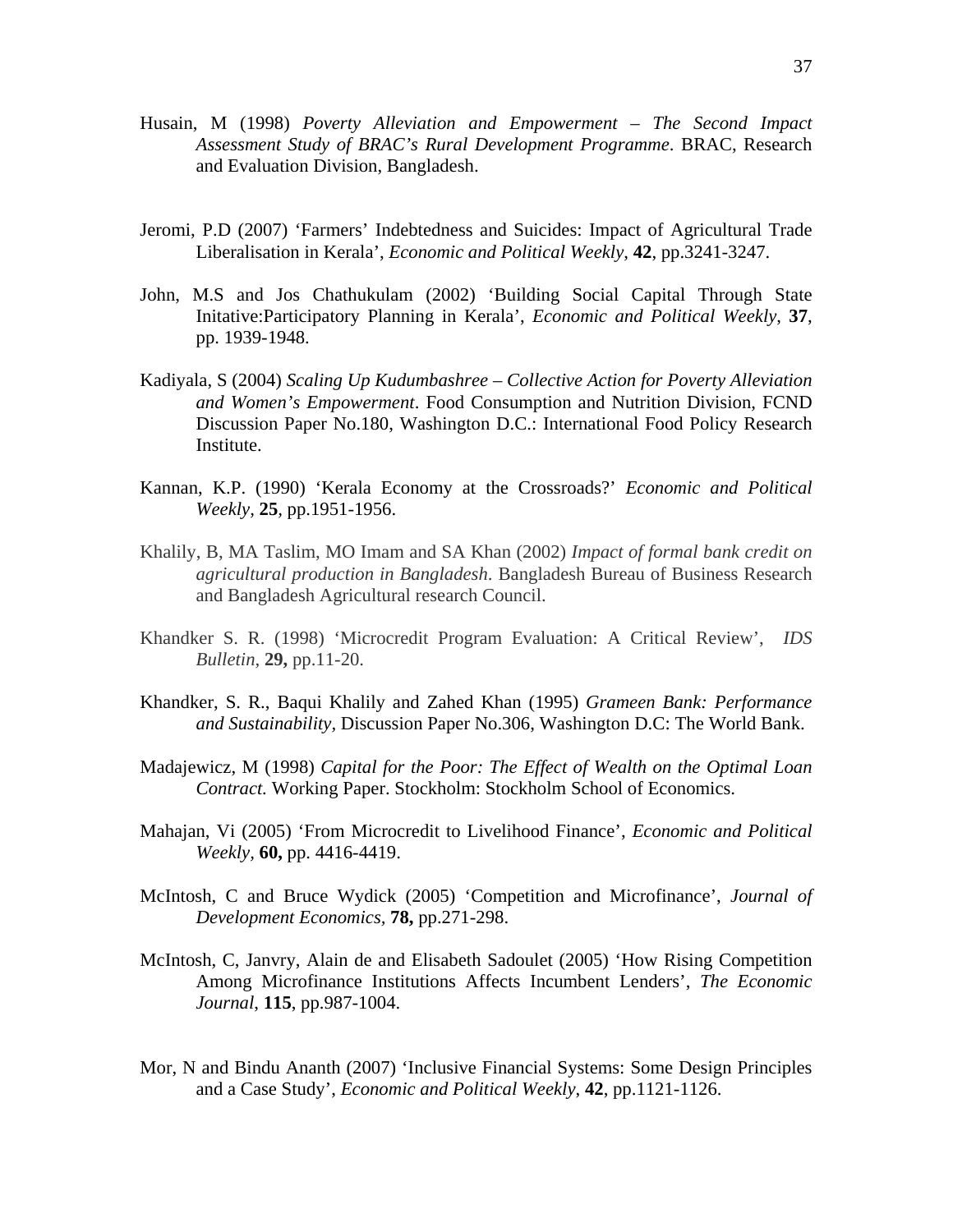- Marquez, R (2002) 'Competition Asymmetric Information, and Information Dispersion in the Banking Industry', *Review of Financial Studies,* **15,** pp. 901-926.
- MkNelly, B and Christopher Dunford (1998) *Impact of Credit with Education on Mothers and their young Children's Nutrition: Lower Bra Rural Bank Credit with Education Program in Ghana.* Freedom for Hunger Research Paper No.4. Davis, CA: Freedom for Hunger
- ---------(1999) *Impact of Credit with Education on Mothers and their young Children's Nutrition: CRECER Credit with Education Program in Bolivia*. Freedom for Hunger Research Paper No.5. Davis CA: Freedom for Hunger.
- Mosley, P (2001) 'Microfinance and Poverty in Bolivia', *Journal of Development Studies,* **37,** pp**.**101-132.
- Mustafa S, I Ara, D Banu, A Hossain, A Kabir, M Mohsin, A Yusuf and S Jahan (1996) *Beacon of Hope: An Impact Assessment Study of BRAC's Rural Development Program*. BRAC, Research and Evaluation Division, Bangladesh
- Nair, T.S (2001) 'Institutionalising Microfinance in India: An Overview of Strategic Issues', *Economic and Political Weekly*, 36, pp.399-404.
- Pat, A.K. (2005) 'Kudumbashree: A Poverty Eradication Mission in Kerala', *Economic and Political Weekly,* **40,** pp. 4991-4992.
- Pitt, M and Shahidur Khandker (1998) 'The Impact of Group-Based Credit Programs on Poor Households in Bangladesh: Does the Gender of Participants Matter?' *Journal of Political Economy,* **106,** pp.958-996.
- Rai, A. S. and Thomas Sjöström (2004) 'Is Grameen Lending Efficient? Repayment Incentives and Insurance in Village Economies', *Review of Economic Studies*, **71**: pp.217-234.
- Ray, D. (1999) *Development Economics.* New Delhi: Oxford University Press.
- Reserve Bank of India, *Banking Statistics (Various Issues),* Mumbai: Reserve Bank of India.
- ---------*Handbook of Indian Economy* (Various Issues) Mumbai: Reserve Bank of India.
- --------- *Report on Trend and Progress of Banking in India(Various Issues),* New Delhi.
- ---------(1991) *Report of the Committee on the Financial System (Chairman, M. Narasimham)*. Mumbai: Reserve Bank of India.

Rutherford, S (2000) *The Poor and Their Money.* Oxford: Oxford University Press.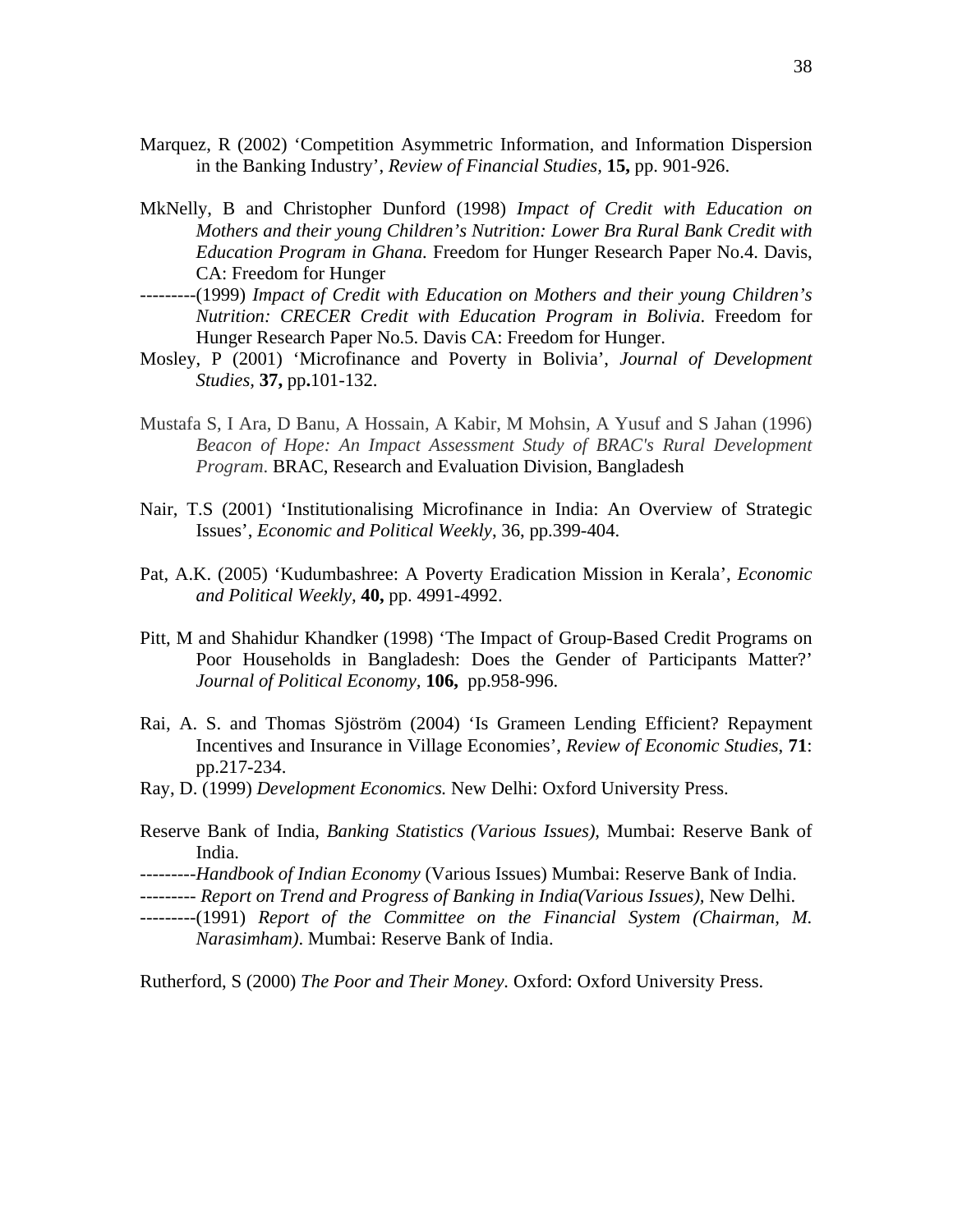- Shetty, S..L (1978) ' Performance of Commercial Banks Since Nationalisation of Major Banks', *Economic and Political Weekly*, **13**, pp.31-33.
- \_\_\_\_\_(1997) 'Financial Sector Reforms in India: An Evaluation', *Prajnan*, **25**, 3-4, pp.253-287.
- \_\_\_\_\_(2005) 'Regional, Sectoral and Functional Distribution of Bank Credit', in Ramachandran, V.K and Madhura Swaminathan (Ed) (2005) *Financial Liberalisation and Rural Credit in India*, New Delhi, Tulika Books, pp.50-109.
- Shylendra, H.S. (2006) 'Microfinance Institutions in Andhra Pradesh: Crisis and Diagnosis', *Economic and Political Weekly*, **41**, pp. 1959-1963.
- Stiglitz, J.E (1990) 'Peer Monitoring and Credit Markets', *World Bank Economic Review,* **4,** pp.351-366.
- Stiglitz, J.E and Andrew Weiss (1981) 'Credit Markets in Credit with Imperfect Information', Am*erican Economic Review*, **71**, pp. 393-410.
- Swaminathan, M (2007) 'The Micro-credit Alternative?', *Economic and Political Weekly*, **42**, pp.1171-1175.
- Tharamangalam, J (1998) 'The Perils of Social Development Without Growth: The Development Debacle of Kerala, India', *Bulletin of Concerned Asian Scholars*, **30,** 1: 23-34.
- Tassel, Van E. (1999) 'Group-Lending Under Asymmetric Information',*Journal of Development Economics,* **60**, pp. 3-25.
- Todd, H (1996) *Women at the Center: Grameen Bank Borrowers After One Decade*. Boulder, CO.: Westview Press.
- ---------(2000) *Poverty Reduced through Microfinance: The Impact of ASHI in Philippines.* Washington, D.C.: USAID.
- Vaidyanathan, A (2006) 'Farmers' Suicides and the Agrarian Crisis', *Economic and Political Weekly*, **41**, pp.4009-4013.
- Varian, H(1990) 'Monitoring Agents with Other Agents' *Journal of Institutional and Theoretical Economics,* **146,** 153-174.
- Vogelgesang, U (2001) 'Microfinance in Times of Crisis: The Effects of Competition, Rising Indebtedness, and Economic Crisis on Repayment Behavior', *World Development,* **31,** pp. 2085-2114.
- World Bank (1997) *World Development Report 1997*. Washington, D.C.: The World Bank.
- ---------(2001) World *Development Report, 2000-01, Attacking Poverty.* New York: Oxford University Press.